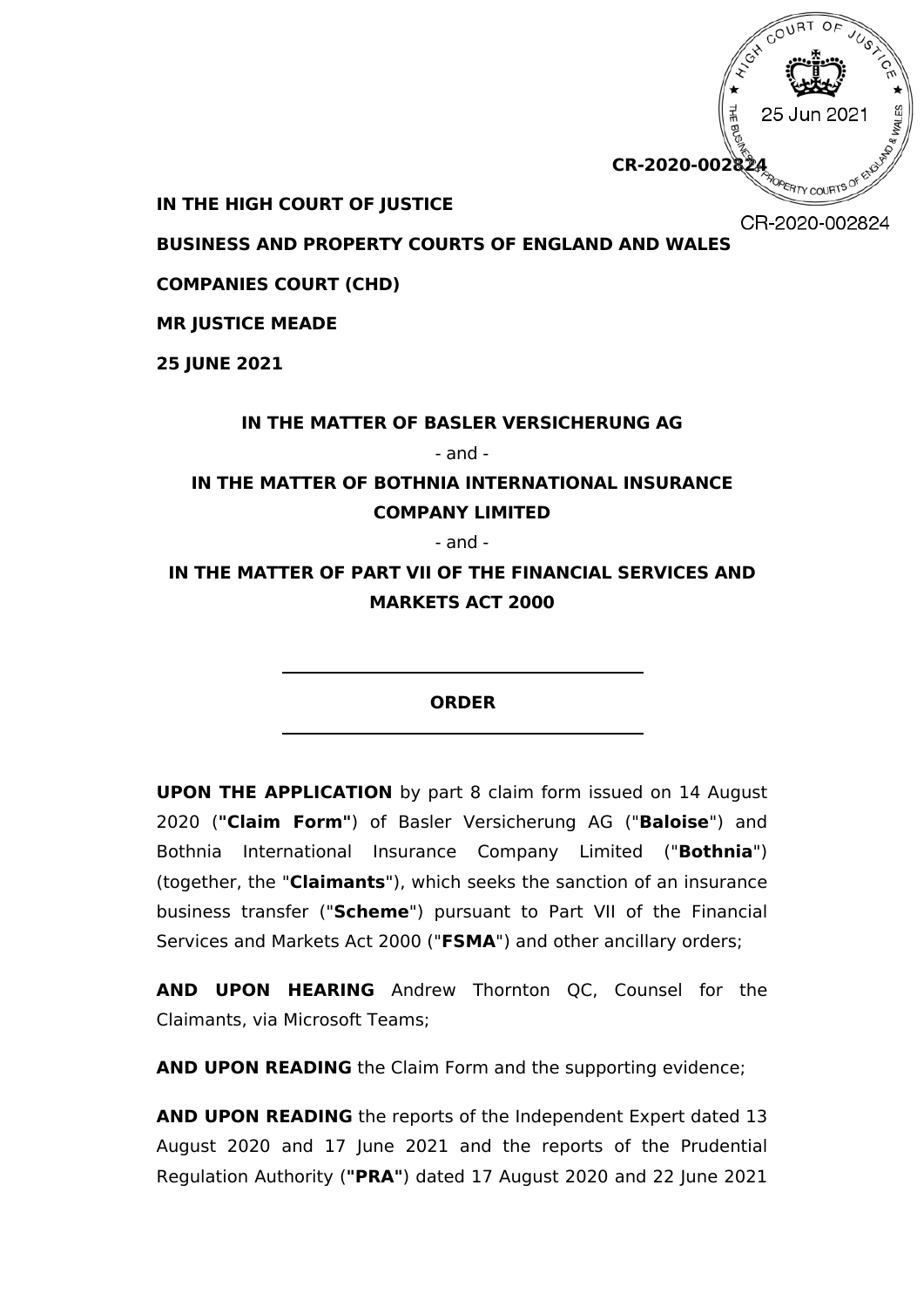and the Financial Conduct Authority (**"FCA"**) dated 17 August 2020 and 23 June 2021;

**AND UPON** the Court being satisfied that the appropriate certificates have been obtained as referred to in Schedule 12 of FSMA;

**AND UPON IT APPEARING** that a copy of the application, the report and the statement referred to in regulation 3(4) of the Financial Services and Markets Act 2000 (Control of Business Transfers) (Requirements on Applicants) Regulations 2001 (SI 2001/3625) as amended (**"Regulations"**) has been given free of charge to the PRA and the FCA in accordance with regulation 3(5) of the Regulations and that a period of more than 21 days has elapsed since the PRA and the FCA were given those documents;

**AND UPON** the Court considering that, in all the circumstances, it is appropriate to sanction the Scheme;

**THIS COURT HEREBY SANCTIONS** the Scheme in the form annexed at Schedule 1 hereto pursuant to s.111 of FSMA and adopts the defined terms used therein for the purposes of this Order;

**AND IT IS ORDERED THAT** all the terms of the Scheme shall as and from the dates and times therein provided take effect under section 112 of FSMA without further act or instrument as if each were separately set out in this Order. Without prejudice to the generality of the foregoing:

- 1. the transfers of the Transferring Business provided for by paragraph 3 of the Scheme and the transfers of property and liabilities (as defined by ss. 112(12) and (13) of FSMA respectively) provided for by paragraphs 3.1 to 4.2 of the Scheme shall take effect pursuant to s. 112(1)(a) of FSMA and vest or transfer as provided for by s. 112(3) of FSMA as a result of this Order;
- 2. for the purposes of s. 112A(2)(b) of FSMA the terms of the Scheme shall not prevent the exercise and enforcement of any preserved rights as referred to therein;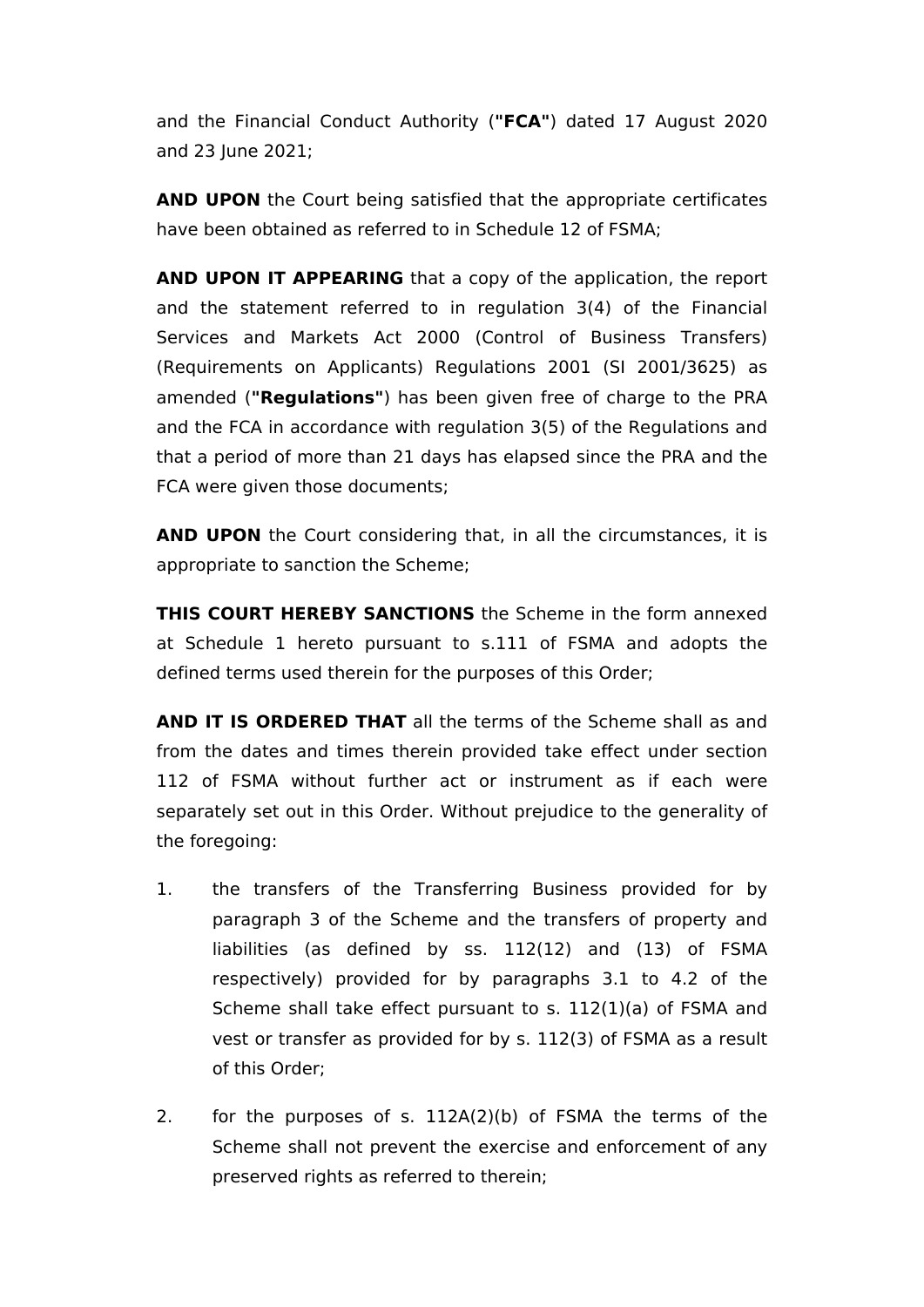- 3. the provisions in paragraph 10 of the Scheme relating to the continuation of proceedings take effect pursuant to s. 112(1)(c) of FSMA; and
- 4. the provisions of all other paragraphs and clauses of the Scheme not referred to above shall take effect pursuant to s. 112(1)(d) of FSMA.

**AND IT IS FURTHER ORDERED** pursuant to section 112 of FSMA (using the definitions as set out in the Scheme) by Order of the Court and without any further act or instrument **THAT:** 

- 1. Notice of the sanction of the Scheme by this Order is published in accordance with sections 114 and 114A of FSMA in the Financial Times (International Edition), and on the Scheme specific webpage ([https://Compre-Group.com/notices/Basler-](https://Compre-Group.com/notices/Basler-Versicherung-AG)[Versicherung-AG\)](https://Compre-Group.com/notices/Basler-Versicherung-AG) for a period of 6 months following the date of this order so as to notify policyholders in EEA States. Each such notice shall specify that any policyholder may exercise any right he has under English law and the law of any relevant EEA State to cancel his policy within the period as may be specified by such law;
- 2. In accordance with section 112(10) of FSMA, the Transferor shall within 10 days from the date of this Order, or such longer period as the PRA and FCA shall allow, deposit two office copies of this Order with the PRA and the FCA;
- 3. The production of a copy of this Order and a copy of the certificate by a director of the Transferor that the Scheme has taken effect shall, for all purposes, be evidence of the transfer to, and vesting in, the Transferee of the Transferring Business in accordance with this Order and the Scheme;
- 4. The transfer of the Transferring Business or any other matter provided for by this Order or the Scheme shall not:
- 4.1 invalidate or discharge any agreement, document, instrument or other thing;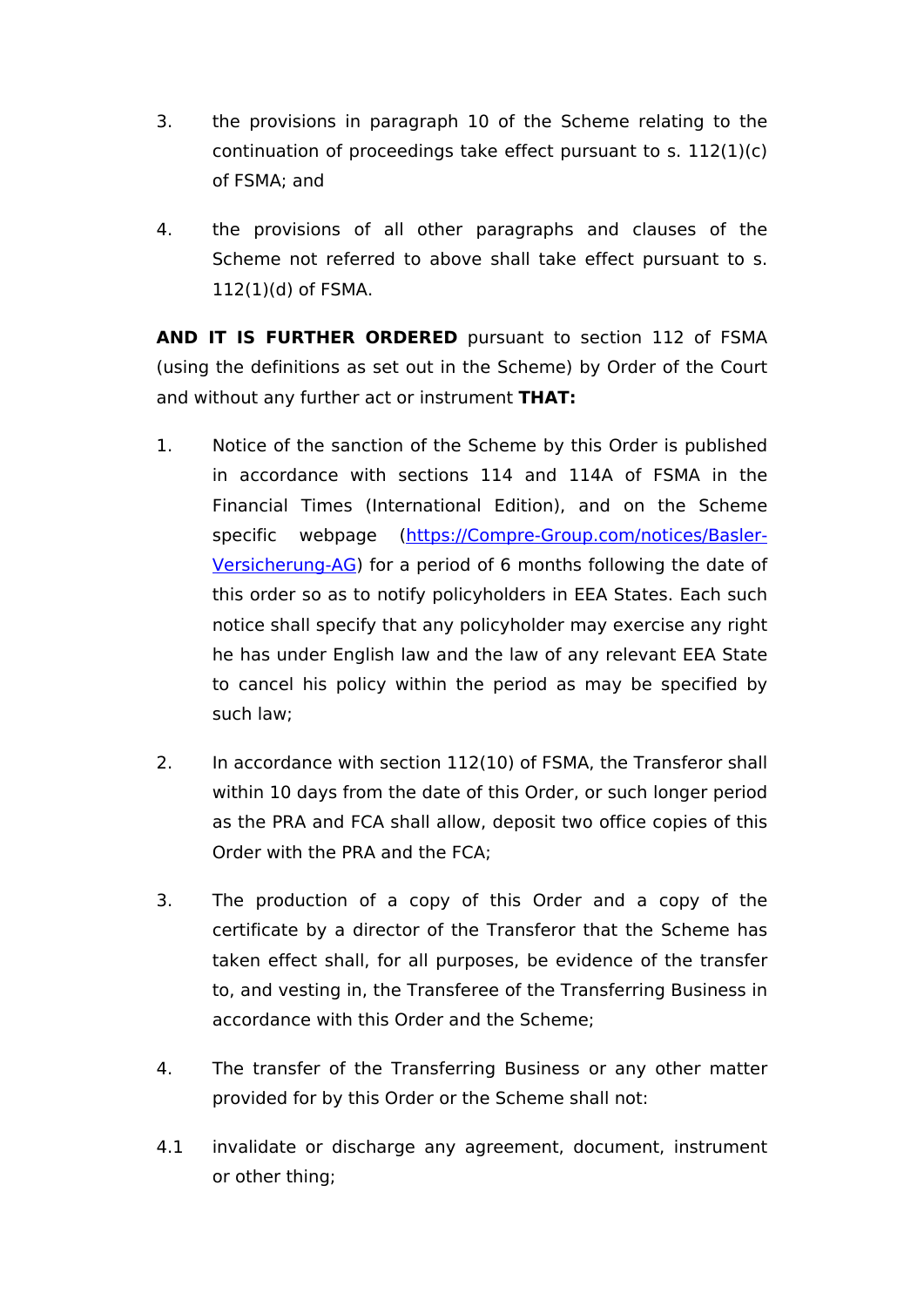- 4.2 constitute a breach of, or default under, or require any obligation to be performed sooner or later than would otherwise have been the case under, any agreement, document, instrument or other thing to which the Transferor or the Transferee is a party or is bound;
- 4.3 allow any party to any agreement, document, instrument or other thing to terminate that document when he would not otherwise have been able to do so;
- 4.4 entitle any party to the agreement, document, instrument or other thing to which any of the Transferor or the Transferee is a party or is bound to vary the terms of that agreement, document, instrument or other thing when he would not otherwise have been able to do so; or
- 4.5 cause the imposition of any greater or lesser obligation on any party to any such agreement, document, instrument or other thing when that greater or lesser obligation would not otherwise have been imposed. For clarity, this will include the release of any obligation or liability of any party which would not have otherwise been released, and also the premature or delayed release of such obligations than would have otherwise have taken place;
- 5. On and with effect from the Effective Date, each reference in the ILU Guarantee dated 5 April 1973 between the Institute of London Underwriters and Baloise Holding AG to Baloise Insurance Company Limited or **"the Company"** (as defined therein) (**"ILU Guarantee"**) shall be deemed as regards each Transferring Policy to be a reference to Bothnia International Insurance Company, without prejudice to any liability in respect of Baloise Insurance Company Limited arising prior to the Effective Date or under non-transferring policies, so that with effect from the Effective Date each policy originally written by Baloise Insurance Company Limited which has the benefit of the ILU Guarantee, whether or not a Transferring Policy, shall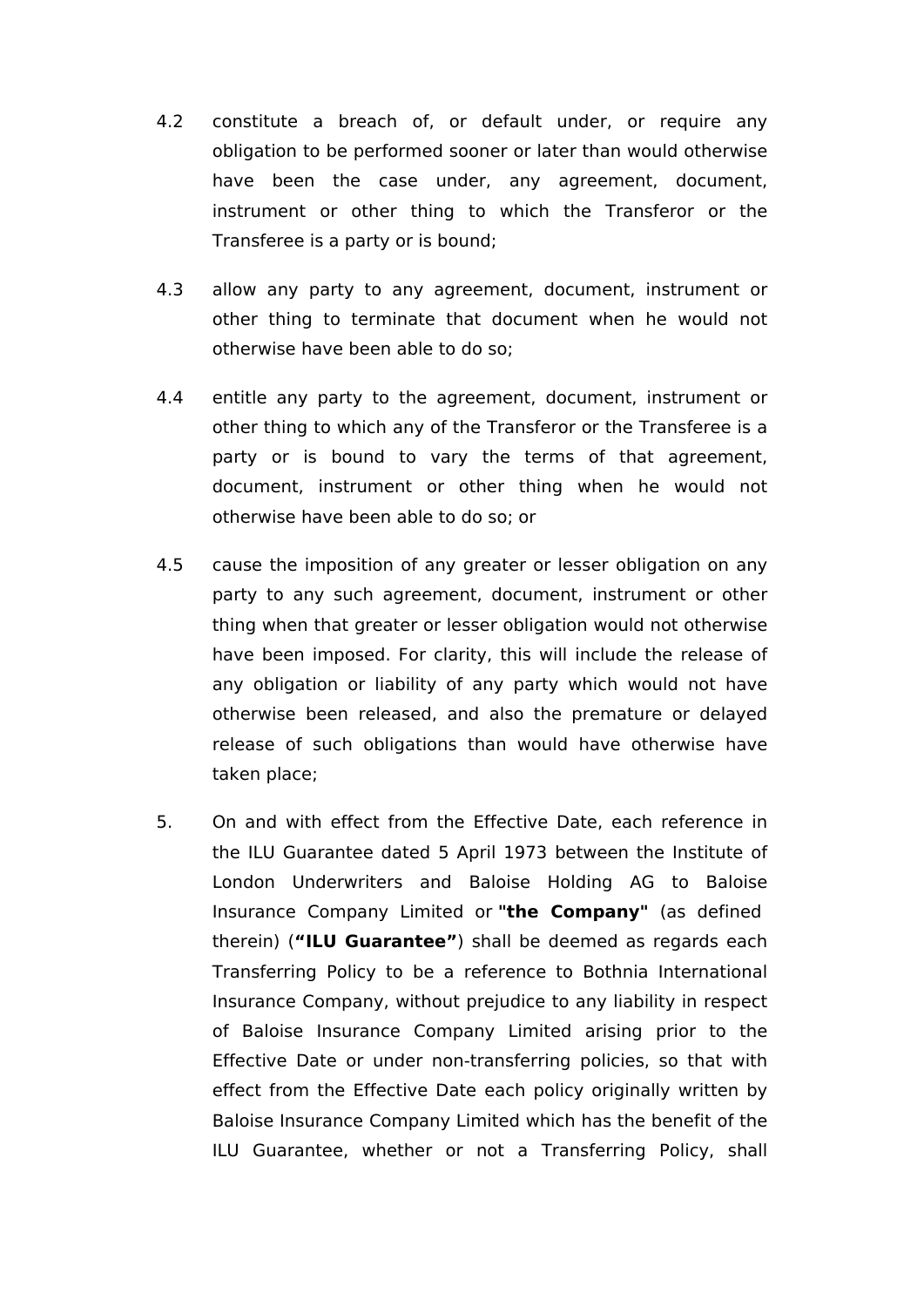continue to have the same benefit as before the Effective Date; and

6. There shall be permission for the Claimants to apply for such orders or directions as may be expedient or necessary for the purposes set out in section 112 of FSMA and generally.

## **Service of the Order:**

This Court has provided a sealed copy of this order to the serving party,

DLA Piper UK LLP 160 Aldersgate St Barbican London EC1A 4HT

Ref: PW/340233/47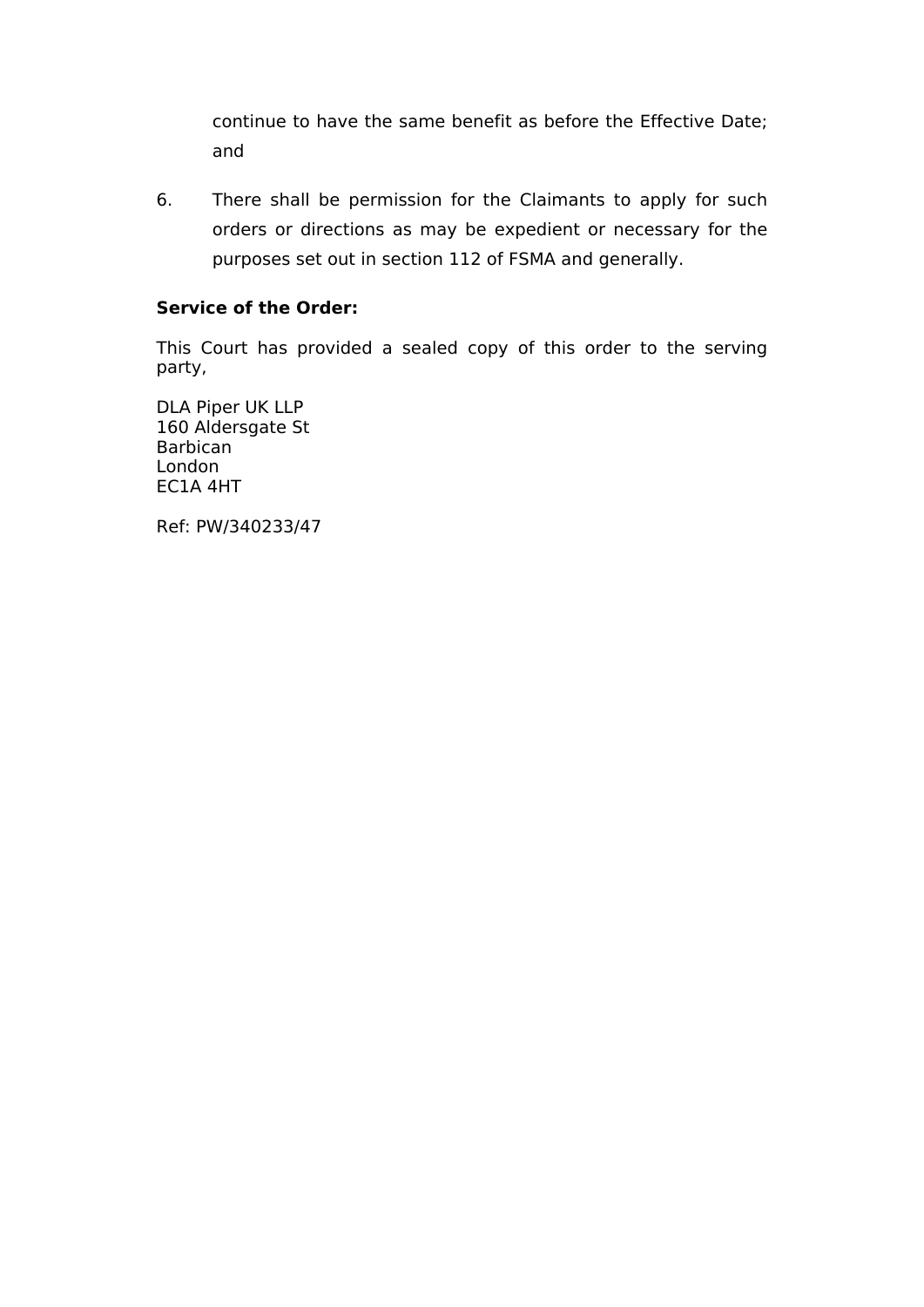## **Schedule 1 - The Scheme**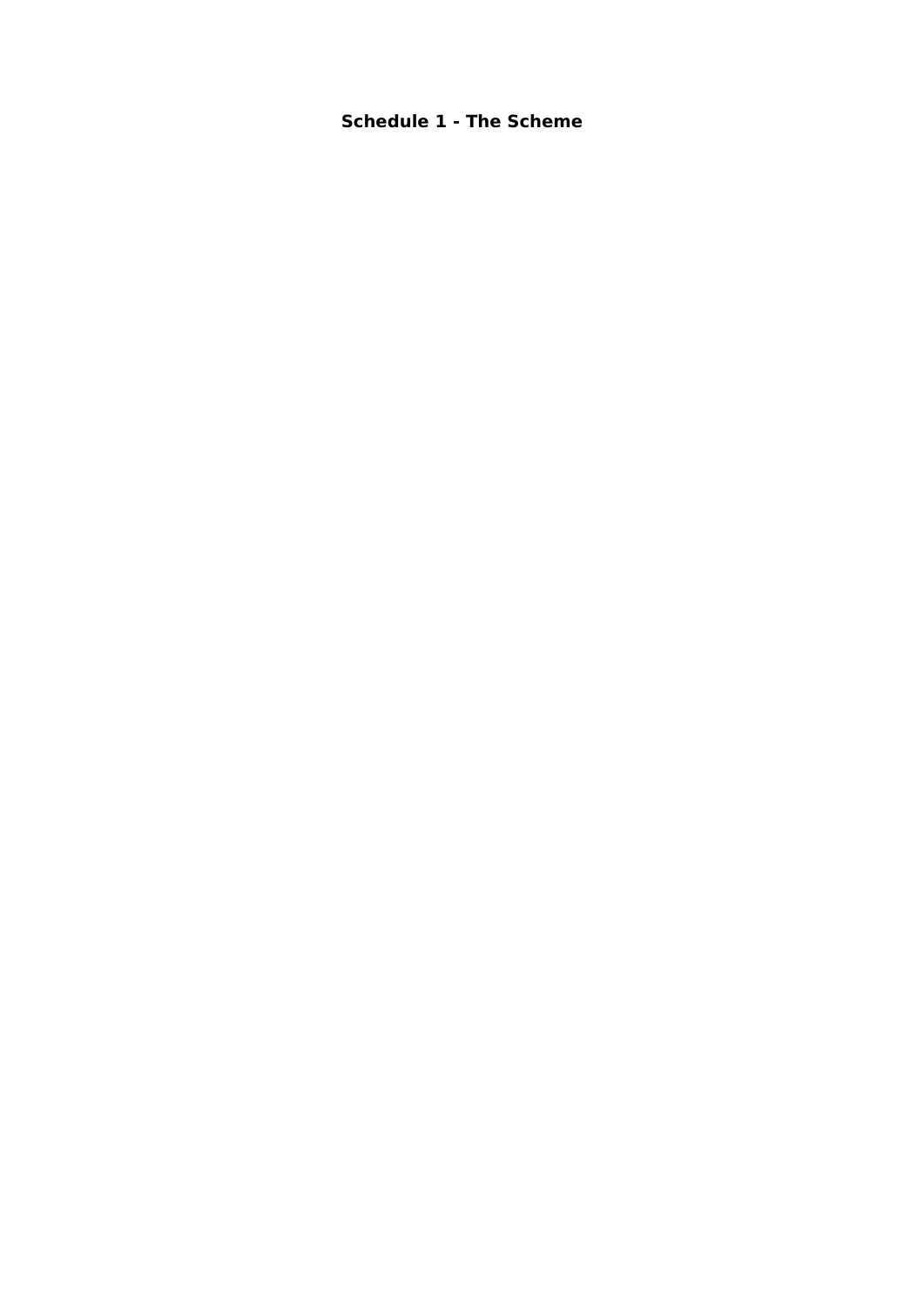

### **IN THE HIGH COURT OF JUSTICE**

<span id="page-6-0"></span>CR-2020-002824

**BUSINESS AND PROPERTY COURTS OF ENGLAND AND WALES**

**COMPANIES COURT (CHD)** 

### **IN THE MATTER OF BASLER VERSICHERUNG AG**

- and –

### **IN THE MATTER OF**

#### **BOTHNIA INTERNATIONAL INSURANCE COMPANY LIMITED**

- and –

**IN THE MATTER OF** 

**PART VII OF THE FINANCIAL SERVICES AND MARKETS ACT 2000**

### <span id="page-6-1"></span>**INSURANCE BUSINESS TRANSFER SCHEME**

**FOR THE TRANSFER OF PART OF THE UK GENERAL INSURANCE AND REINSURANCE BUSINESS OF BASLER VERSICHERUNG AG TO BOTHNIA INTERNATIONAL INSURANCE COMPANY LIMITED IN ACCORDANCE WITH PART VII OF THE FINANCIAL SERVICES AND MARKETS ACT 2000**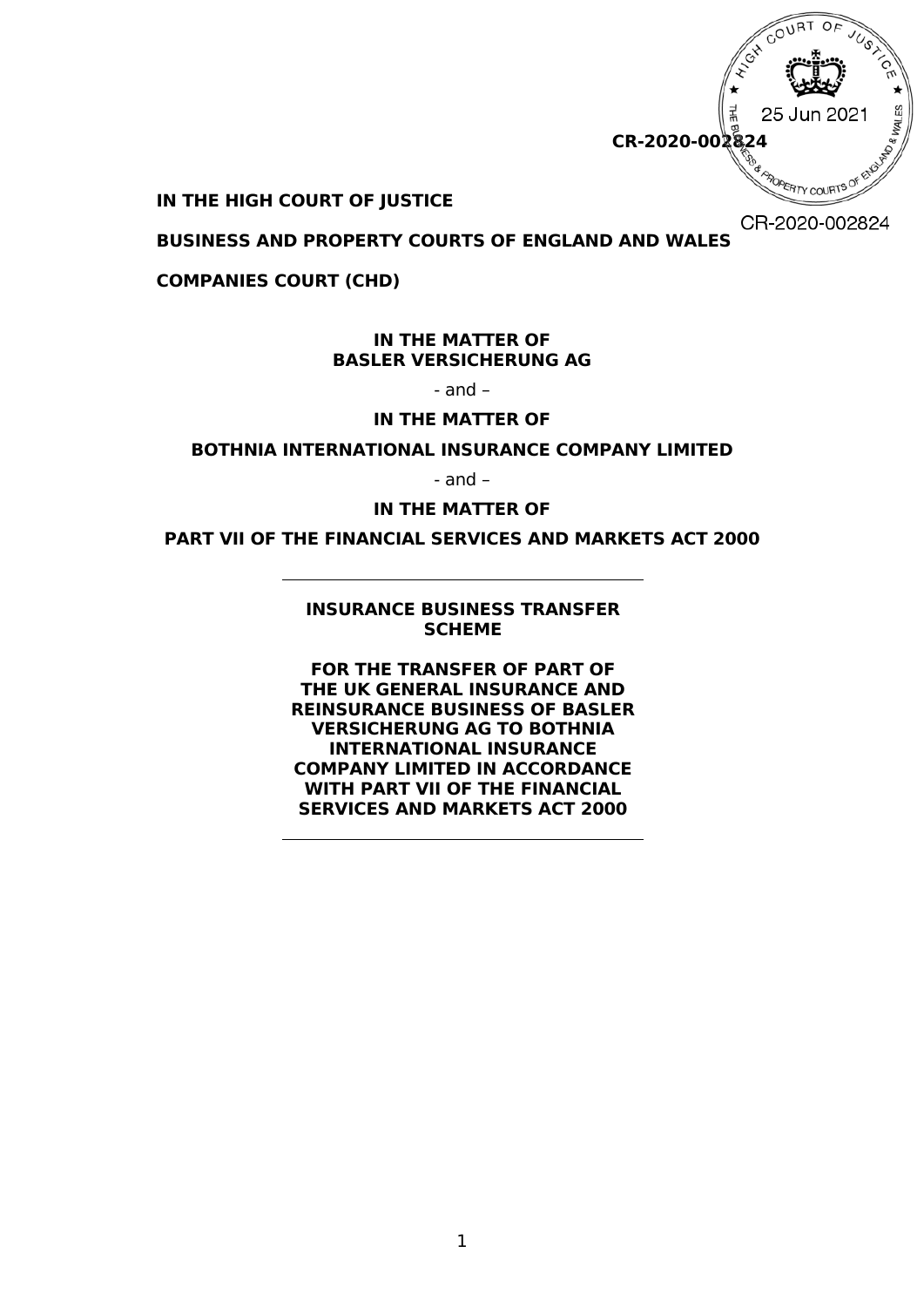## **CONTENTS**

| 1.             |                                                      |  |
|----------------|------------------------------------------------------|--|
| 2.             |                                                      |  |
| 3.             |                                                      |  |
| 4.             | TRANSFERRING LIABILITIES AND RESIDUAL LIABILITIES 19 |  |
| 5.             | RIGHTS AND OBLIGATIONS UNDER THE TRANSFERRING        |  |
| 6.             |                                                      |  |
| 7 <sub>1</sub> |                                                      |  |
| 8.             |                                                      |  |
| 9.             |                                                      |  |
| 10.            |                                                      |  |
| 11.            |                                                      |  |
| 12.            |                                                      |  |
| 13.            |                                                      |  |
| 14.            |                                                      |  |
| 15.            |                                                      |  |
| 16.            |                                                      |  |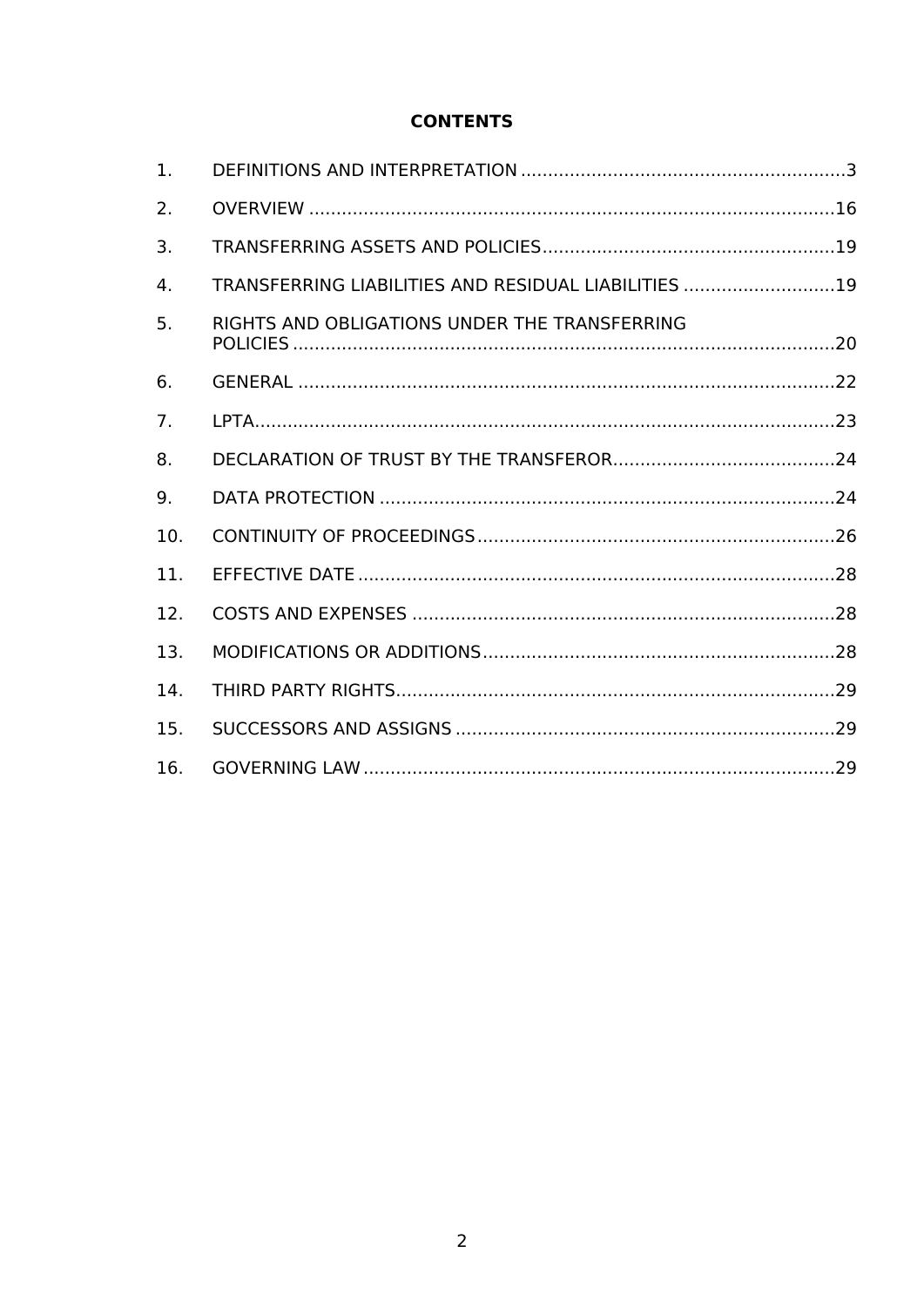### **PART A: DEFINITIONS & INTERPRETATION**

### <span id="page-8-0"></span>**1. DEFINITIONS AND INTERPRETATION**

1.1 In this Scheme, unless the context otherwise requires, the following expressions shall have the following meanings:

**"authorised person"** has the meaning given in the Handbook of Rules and Guidance;

**"Asset" or "Assets"** means any assets, property, rights or powers of any kind or description, wherever located, whether tangible or intangible, present or future, actual or contingent, that are owned, leased or licensed including all rights, benefits and powers under any contract and all rights, claims and powers against any third party;

**"Baloise"** means Basler Versicherung AG, a company incorporated in Switzerland whose registered office is at Aeschengraben 21, Postfach, CH-4002 Basel with registered number CHE-105.805.649 and regulated by FINMA;

**"Baloise UK Branch"** means the UK branch of Baloise, being Baloise Insurance Limited (UK Branch) (formerly Baloise Insurance Company Limited (UK Branch)), with branch number BR002266;

**"Business Day"** means a day other than a Saturday or Sunday or a public holiday in England and Wales;

**"Court"** means the High Court of Justice in England and Wales;

**"Data Protection Legislation"** has the meaning given in paragraph [9.1;](#page-32-2)

**"EEA State"** and **"State in which risk is situated"** bear the meaning given to those terms for the purposes of Part VII of FSMA;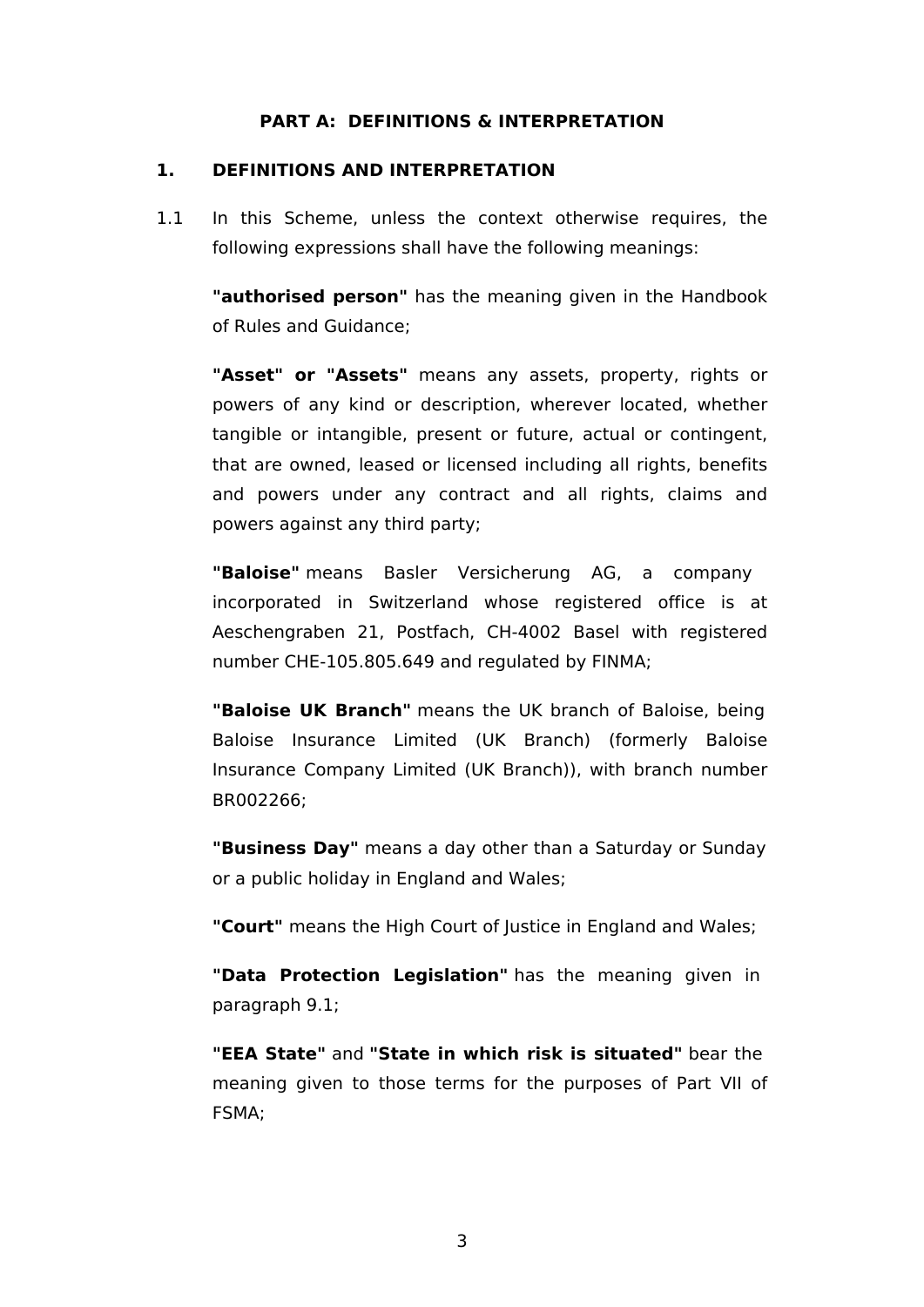**"Effective Date"** means the time and date when this Scheme shall become effective in accordance with paragraph [11;](#page-37-0)

**"Encumbrance"** means any interest or equity of any person (including, without limitation, any right to acquire, option or right of pre-emption or conversion) or any mortgage, charge, pledge, lien, security, assignment, hypothecation, security interest, title retention or any other security arrangement or arrangement having a similar effect, or any agreement to create any of the above;

## **"Excluded Assets"** mean:

- a) the rights, benefits and powers of the Transferor (subject to the burden) of, under or by virtue of the Excluded Policies (including contractual, tortious and statutory rights); and
- b) any property of the Transferor attributable to the Transferring Business (including any right or benefit of the Transferor under any Transferring Policy) that the Transferor and the Transferee agree prior to the Effective Date should not be transferred at all;

**"Excluded Liabilities"** mean all Liabilities of the Transferor that do not arise from, or relate to, the Transferring Policies, Residual Policies, Transferring Assets and/or Residual Assets. The Excluded Liabilities shall include, but are not limited to, any Liability of the Transferor:

- a) arising from or in connection with the Excluded Policies;
- b) arising from or in connection with the Excluded Assets;
- c) any liabilities for or in respect of Taxation, including any Liability relating to the deduction or withholding of Taxation arising to any member of the Transferor's Group in respect of the operation of the Transferring Business on or prior to the Effective Date;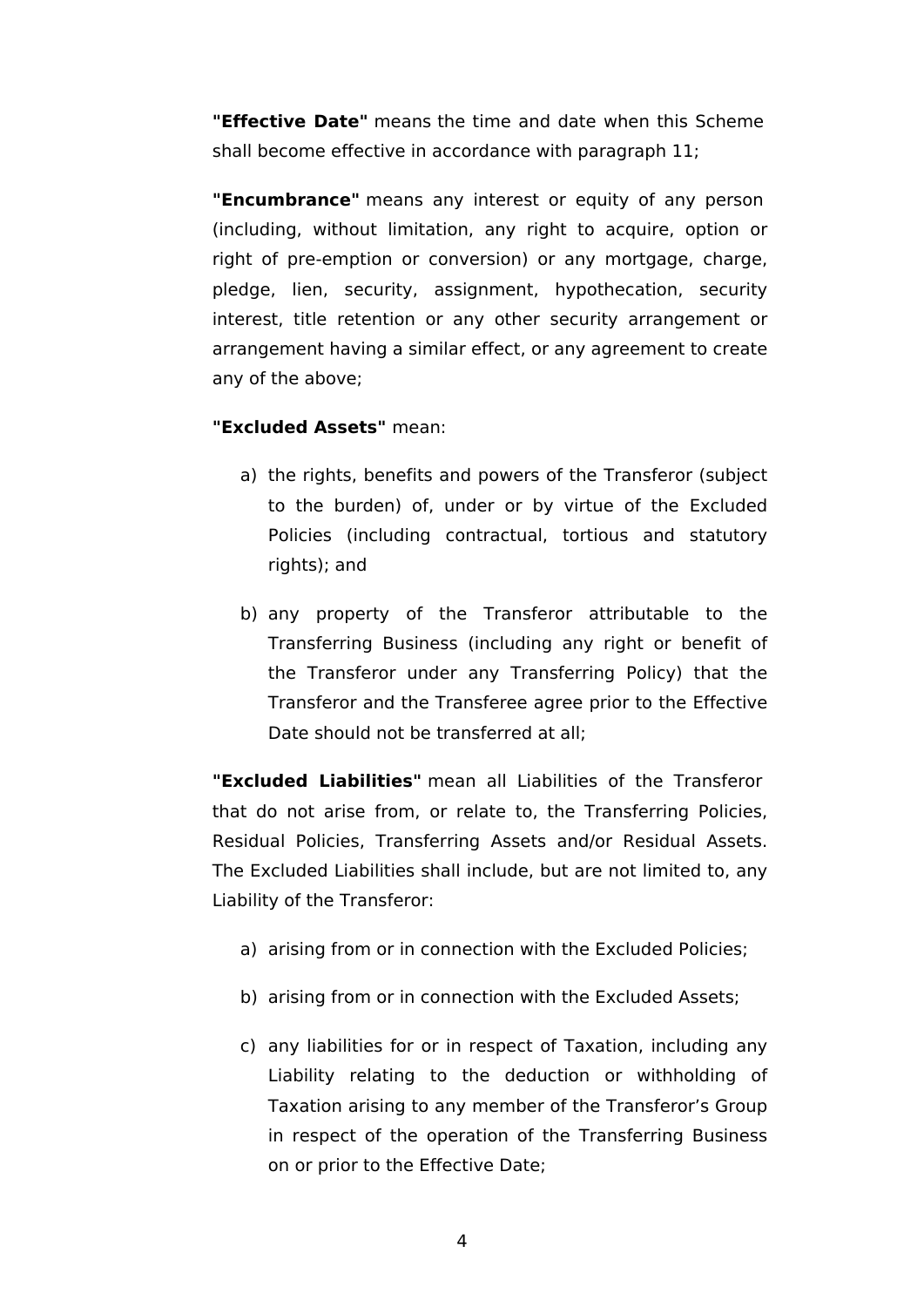- d) which the Transferor and the Transferee agree in writing prior to the Effective Date should not be transferred at all; or
- e) in respect of any claim for mis-selling by any current or former policyholder who holds a Transferring Policy or has held a Transferring Policy prior to the Effective Date;

## **"Excluded Policies"** mean:

- a) any policy (including any policy which would otherwise be a Transferring Policy) which the Transferor and the Transferee agree prior to the Effective Date should not be transferred;
- b) any policy between the Transferor and the Ministry of Defence of the Islamic Republic of Iran; and
- c) any policy that is not a Transferring Policy.

**"FCA"** means the UK Financial Conduct Authority or any successor regulator(s) of UK insurance companies;

**"FIN-FSA"** means the Finnish Financial Supervisory Authority or its successor(s) from time to time;

**"FINMA"** means the Swiss Financial Market Supervisory Authority or its successor(s) from time to time;

**"FSMA"** means the Financial Services and Markets Act 2000, as amended;

## **"General Data Protection Regulation"** means:

- (a) Regulation (EU) 2016/679 of 27 April 2016 on the protection of natural persons with regard to the processing of personal data and on the free movement of such data, and repealing Directive 95/46/EC (General Data Protection Regulation); and
- (b) Laws implementing Regulation 2016/679;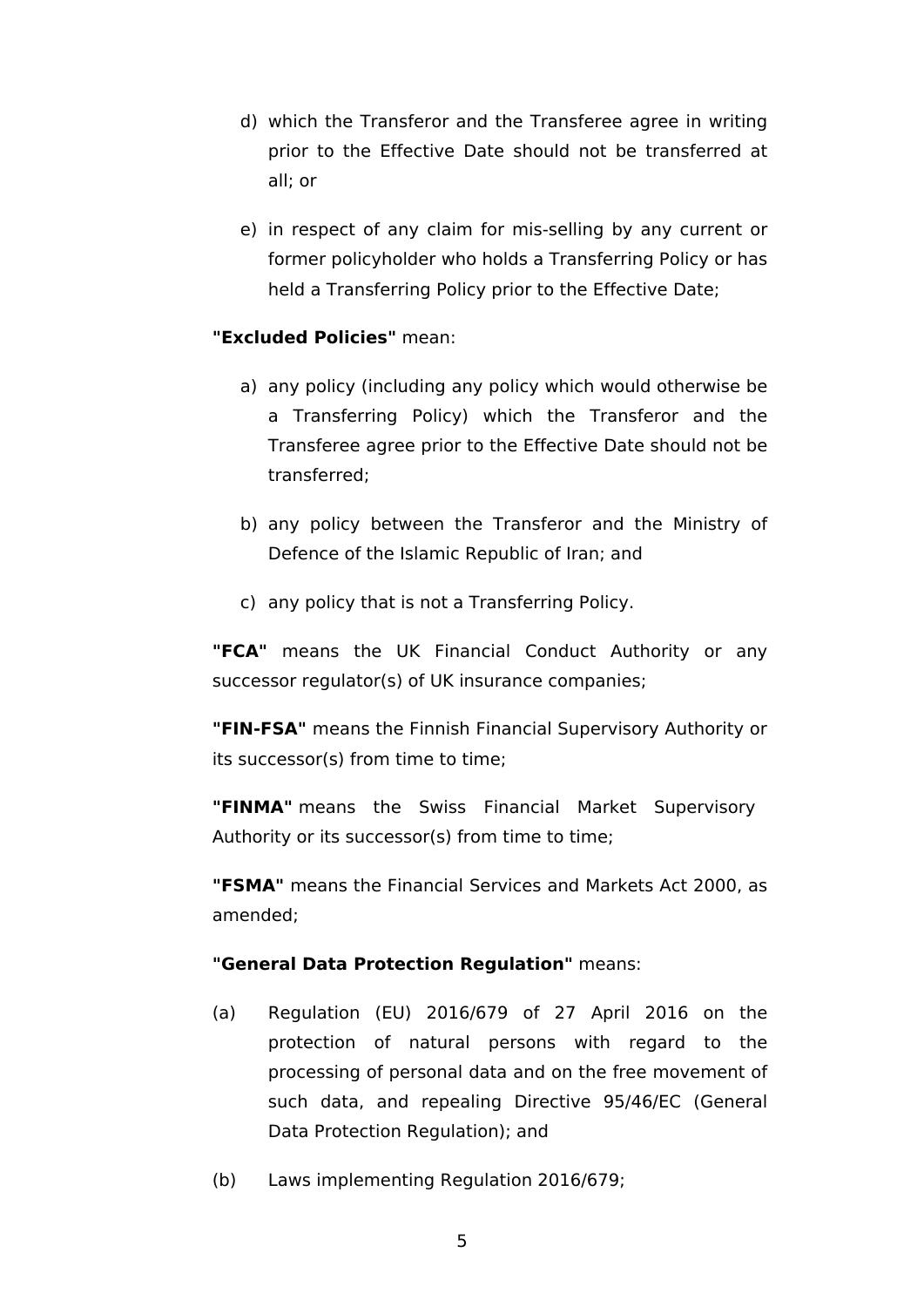**"Handbook of Rules and Guidance"** means the combined PRA and FCA handbook of rules and guidance, as amended;

**"Independent Expert"** means Gary Wells of Milliman LLP, the independent expert approved by the PRA for the purposes of this Scheme or any other independent expert approved pursuant to section 109(2)(b) of FSMA;

**"Liability" or "Liabilities"** means any claim, debt, liability, losses, damages, costs (including legal costs and experts' fees and the cost of remediation), payment, redress , agreed settlement, buyback, commutation, compromise, duty or obligation of any kind or description (whether direct or indirect, absolute or contingent, accrued or unaccrued, liquidated or unliquidated or due or to become due);

**"LPTA"** means the Loss Portfolio Transfer Reinsurance Agreement between the Transferor and the Transferee dated 13 May 2019 in relation to the Transferring Business and in respect of the Transferring Policies;

**"Material Contracts"** means the following agreements:

- (a) the run-off administration and management agreement between (i) the Transferor (in respect of the business written or obtained on their behalf by R.W. Gibbon & Son and/or R.W. Gibbon & Son (Underwriting Agencies) Limited) and (ii) Pro, dated 1 January 2002, as amended by an addendum dated 1 January 2017;
- (b) the run-off administration and management agreement between (i) the Transferor (in respect of the business written or obtained on their behalf by H.S. Weavers (Underwriting) Agencies Limited) and (ii) Pro, dated 1 January 2010, as amended from time to time; and
- (c) the run-off administration and management agreement between (i) Lennox Underwriting Management Limited,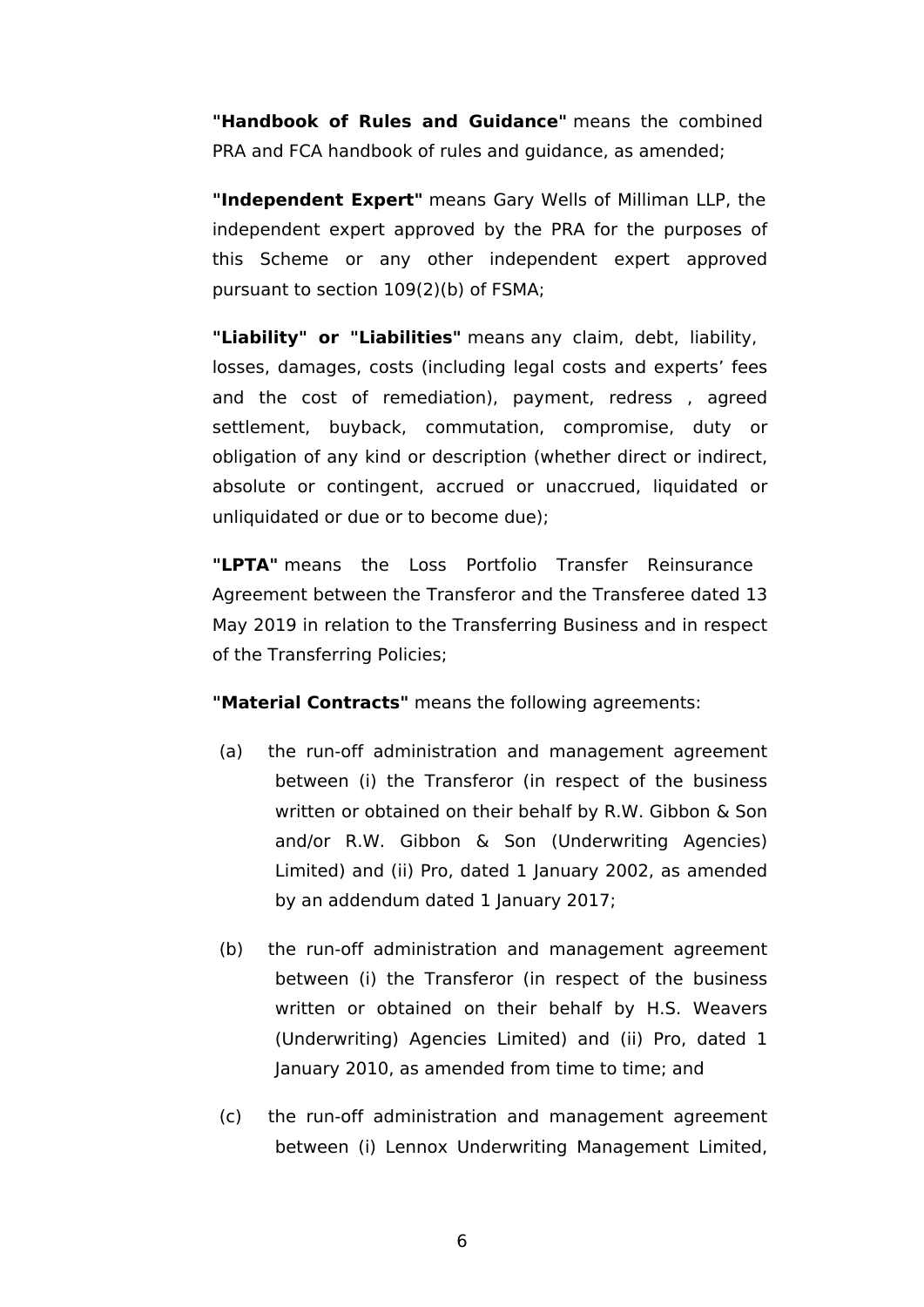(ii) Lennox Underwriting Agencies Limited, (iii) the Transferor and (iv) Pro, dated 1 January 2002;

**"Order"** means an order made by the Court pursuant to Section 111 of FSMA sanctioning this Scheme and any order (including any subsequent order, which is ancillary thereto) in relation to this Scheme made by the Court pursuant to Section 112 of FSMA;

**"Policy"** and **"Policyholder"** have the meanings ascribed to "policy" and "policyholder" by the Financial Services and Markets Act 2000 (meaning of "Policy" and "Policyholder") Order 2001 (S.I. 2001/2361) (and references to "Policies"" shall be construed accordingly);

**"PRA"** means the UK Prudential Regulation Authority or any successor regulator(s) of UK insurance companies;

**"Pro"** means Pro Insurance Solutions Limited;

**"Proceedings"** means any action or other legal or administrative proceedings or step (whether direct or indirect, by way of a claim, demand, legal proceedings, execution of judgment, arbitration, complaint or otherwise howsoever) including arbitration, mediation, adjudication, any other dispute resolution procedure (whether or not it involves submission to any court), any judicial, quasi-judicial, administrative or regulatory review or process or any complaint or claim to any ombudsman or other proceedings for the resolution of a dispute or claim, in each case whether current, future, pending, threatened or otherwise;

## **"Residual Asset"** means:

<span id="page-12-0"></span>(a) any Residual Policy and the rights, benefits and powers (including contractual, tortious and statutory rights) of the Transferor under or by virtue of any of the Residual Policies;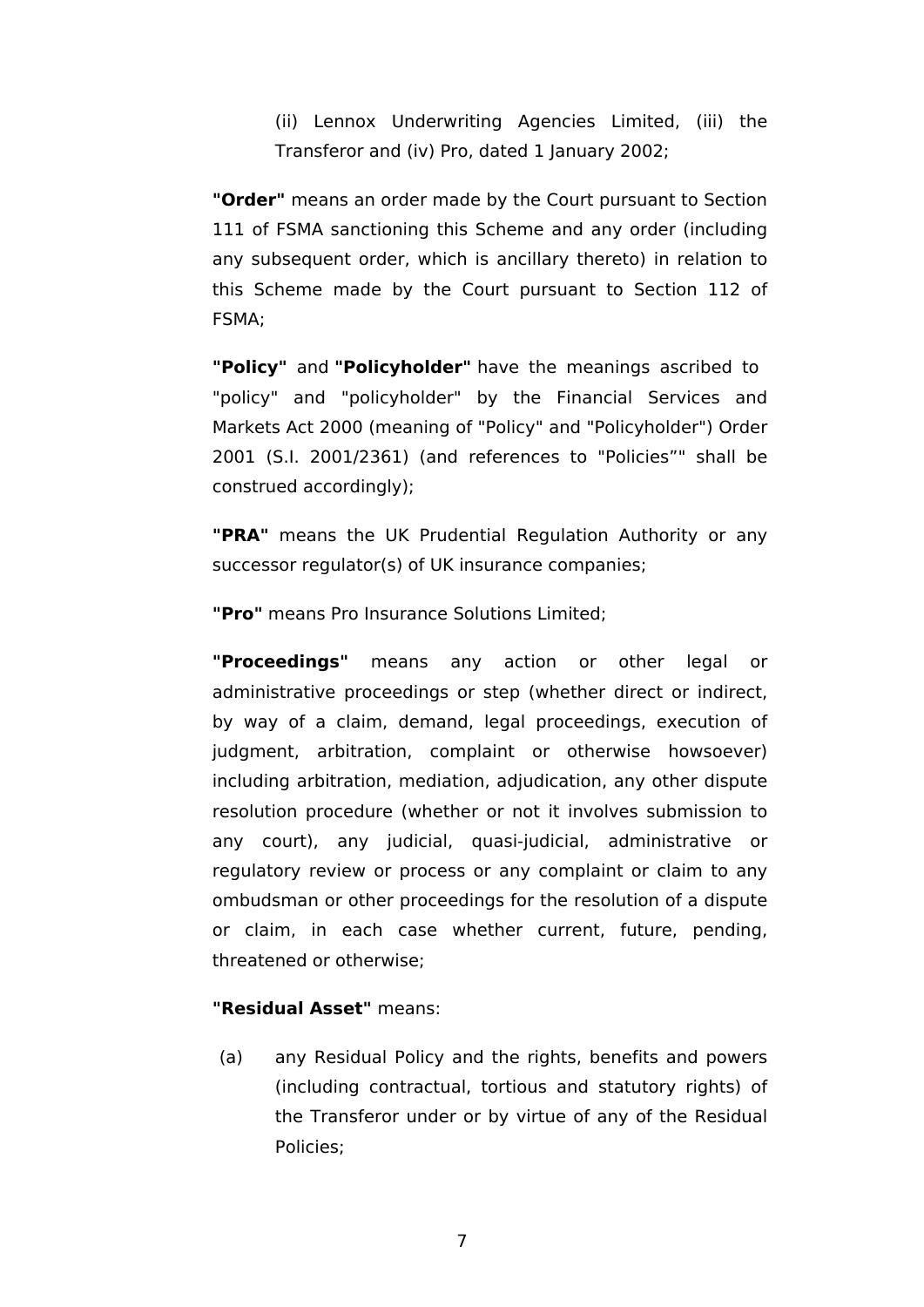- (b) any Asset of the Transferor to be transferred pursuant to this Scheme (including without limitation, any right, benefit or power under a Transferring Policy):
	- (i) the transfer of which to the Transferee requires, at the Effective Date, either:
		- A. the consent of any person (other than the Transferor, the Transferee or the Court); or
		- B. the waiver by any person of any right to acquire, or to be offered the right to, or to offer to, acquire or procure the acquisition by some other person of, all or any part of such Asset, being a right which directly or indirectly arises or is exercisable as a consequence of such transfer being proposed or taking effect; and
	- (ii) which the Court determines, notwithstanding section 112(2A) of FSMA, not so to transfer or the transfer of which is not recognised by the laws of any relevant jurisdiction in which such Asset is situated;
- <span id="page-13-0"></span>(c) any Asset of the Transferor to be transferred pursuant to this Scheme (including without limitation, any right, benefit or power under a Transferring Policy) which the Transferor and the Transferee agree in writing prior to the Effective Date shall not be transferred on the Effective Date;
- (d) any proceeds of sale or income or other accrual or return whatsoever, whether or not in any case in the form of cash, from time to time earned on or received after the Effective Date in respect of any such Assets referred to in paragraphs to [\(a\)](#page-12-0) and [\(c\)](#page-13-0) of this definition; and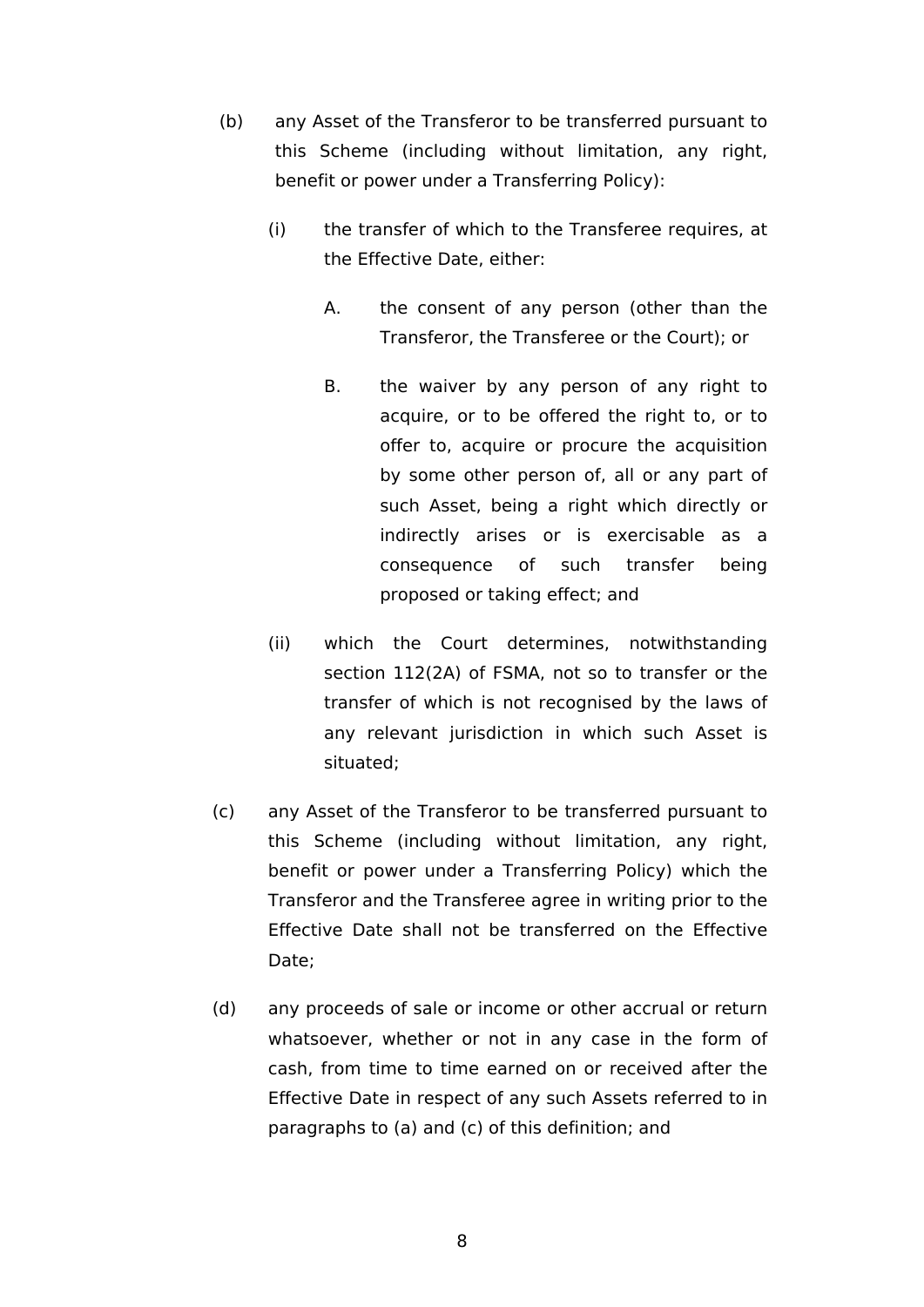(e) any Asset of the Transferor to be transferred pursuant to this Scheme (including without limitation, any right, benefit or power under a Transferring Policy), which cannot, for any other reason, be transferred to or vested in the Transferee pursuant to the Scheme;

**"Residual Liabilities"** means any Liability under or in connection with the Transferring Policies and Residual Policies and in connection with the Transferring Assets and Residual Assets:

- (a) the transfer of which Liability to the Transferee pursuant to this Scheme requires, as at the Effective Date, the consent or waiver of any person (other than the Transferor, the Transferee or the Court) and which the Court either does not have jurisdiction to transfer to the Transferee pursuant to section 112(1)(a) of FSMA or which (despite having such jurisdiction) the Court determines, notwithstanding section 112(2A) of FSMA, not to transfer; or
- (b) which the Transferor and the Transferee agree in writing prior to the Effective Date shall not be transferred on the Effective Date; or
- (c) which is attributable to or connected with a Residual Asset and arises at any time before the Subsequent Transfer Date applicable to that Residual Asset; or
- (d) which cannot be transferred to or vested in the Transferee pursuant to the Scheme for any other reason;

**"Residual Policies"** means any Transferring Policies comprised in the Transferring Business (other than Excluded Policies) in respect of which:

(a) its transfer is expressly refused by a regulatory body or court of law having jurisdiction to do so;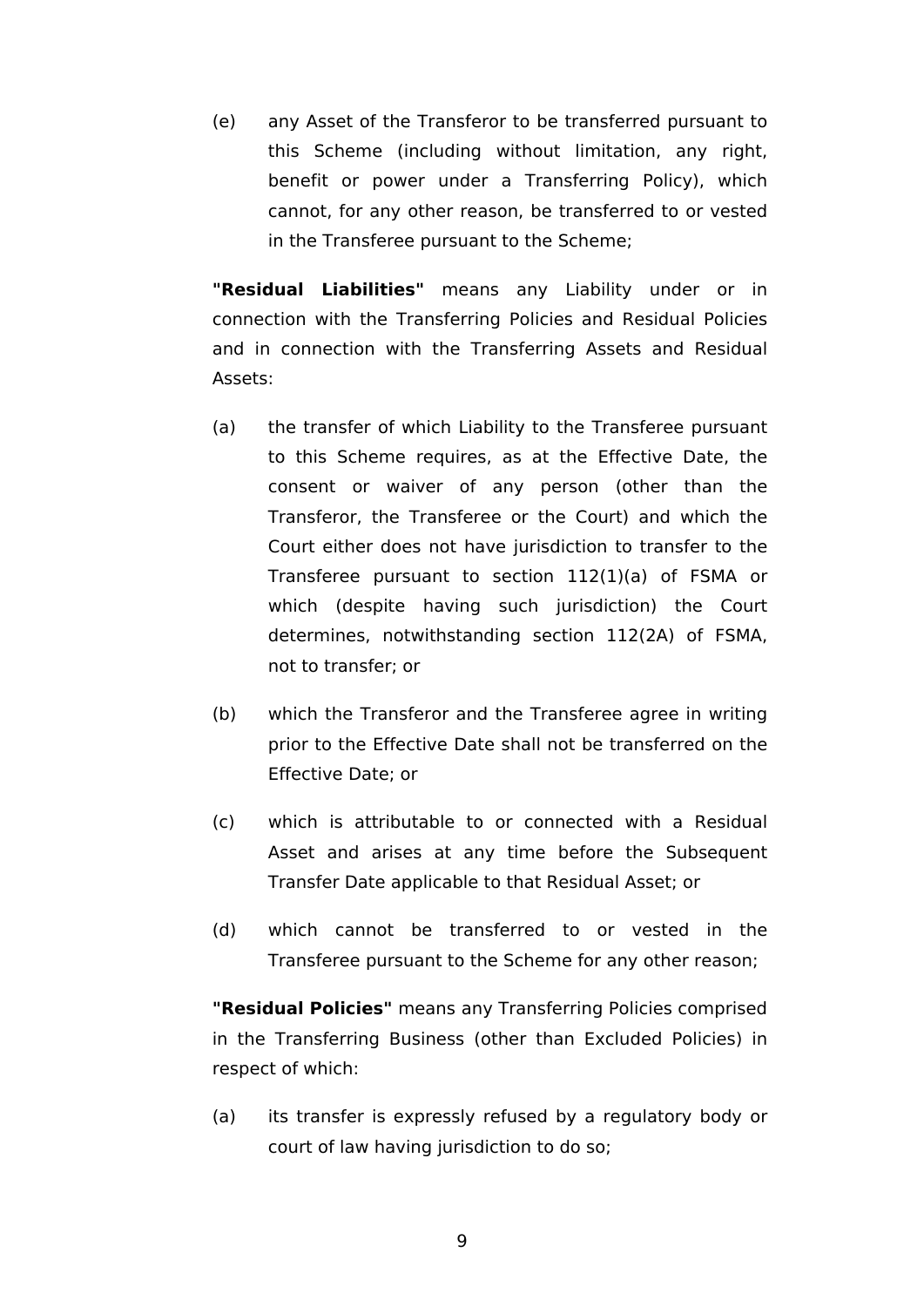- (b) the Order requires further steps be taken to make the transfer fully effective;
- (c) the Transferor and the Transferee agree prior to the Effective Date that its transfer is to be delayed until after the Effective Date;
- (d) for the purposes of paragraph 1(4) of Schedule 12 to FSMA, an EEA State other than the UK is the State in which the risk is insured and the PRA has not prior to the issue of the Order delivered a Schedule 12 Certificate;
- (e) which cannot be transferred to the Transferee pursuant to the Scheme for any other reason;

**"ROMA"** means the deed of novation and run-off management agreement between the Transferor, the Transferee and Pro dated 13 May 2019

**"Schedule 12 Certificate"** means, in respect of any Transferring Policy, a certificate referred to in paragraph 5 of Part 1 of Schedule 12 to FSMA with respect to the relevant EEA State which is the State in which the risk is insured; **"Scheme"**  means this Scheme in its original form or with, or subject to, any modification, addition or condition thereto which may be approved or imposed in accordance with paragraph 13;

**"Subsequent Transfer Date"** means in relation to any Residual Asset, Residual Liability or Residual Policy any date, following the Effective Date, on which such Residual Asset, Residual Liability or Residual Policy is transferred, such date to be determined by:

(a) in the case of any Residual Asset falling within paragraph (b) or (e) of the definition of Residual Asset or Residual Liability falling within paragraph (a) or (d) of the definition of Residual Liability or a Residual Policy falling within paragraph (a), (b), (d) or (e) of the definition of Residual Policy, the date on which the requisite consent, or where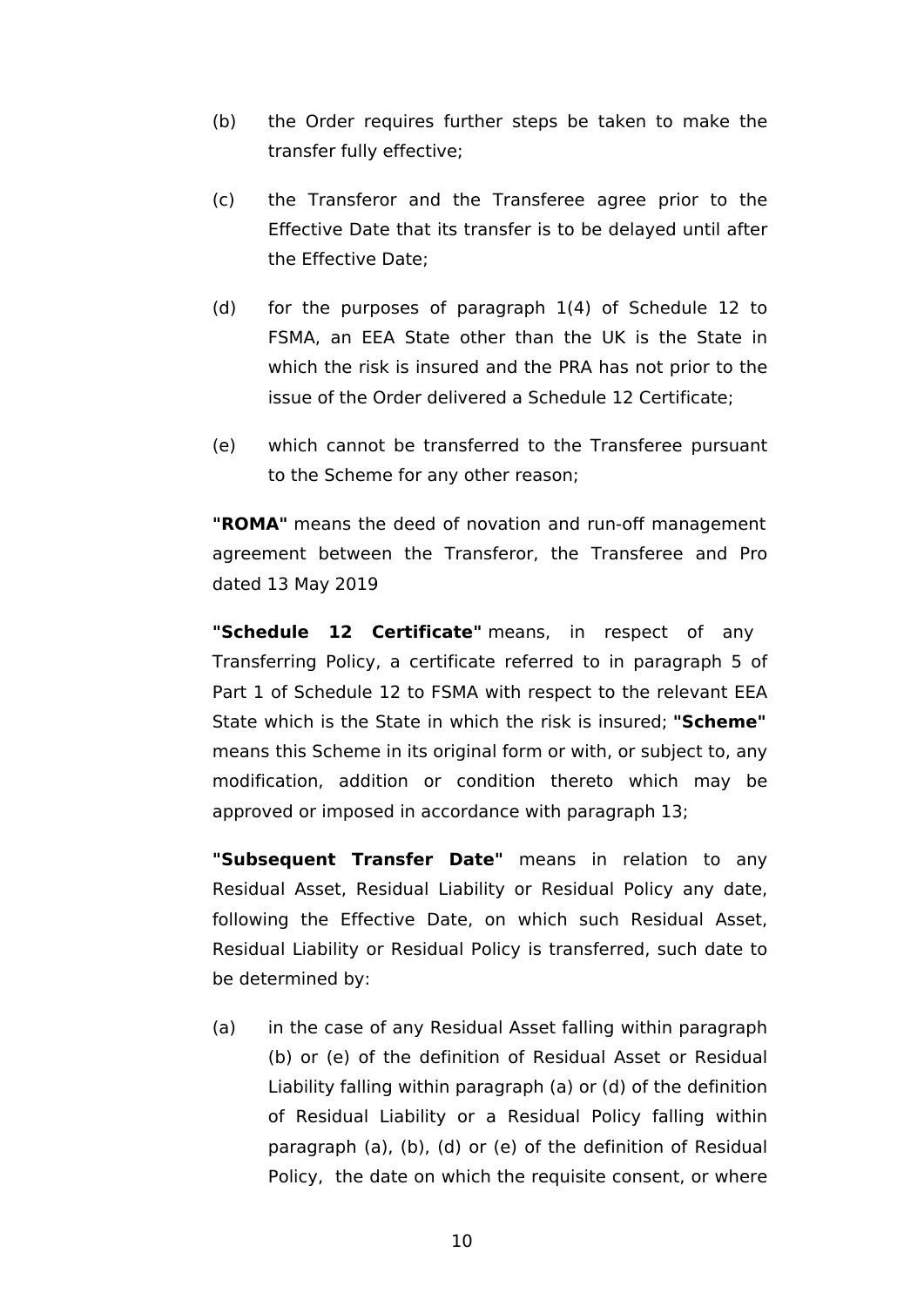applicable, the requisite waiver or step or such other action to enable the same to be transferred upon the terms of the Scheme is:

- (i) obtained or taken; or
- (ii) no longer required; or
- (iii) dispensed with by the Court;
- (b) in the case of any Residual Asset falling within paragraph (c) of the definition of Residual Asset or Residual Liability falling within paragraph (b) of the definition of Residual Liability or a Residual Policy falling within paragraph (c) of the definition of Residual Policy, the date agreed in writing by the Transferor and the Transferee;
- (c) in the case of any Residual Asset falling within paragraph (c) of the respective definition thereof, the transfer date applicable to the Assets to which such proceeds, income, accrual or return is earned on or received, or the transfer date applicable to the Residual Asset; and
- (d) in the case of any Residual Liability falling within paragraph (c) of the respective definition thereof, the transfer date of the relevant Residual Asset;

## **"Taxation"** means:

- (e) all forms of tax, levy, duty, charge, impost, withholding or other amount whenever created or imposed and whether of the United Kingdom, Switzerland or Finland or elsewhere, payable to or imposed by any authority responsible for the collection or management of any such tax, levy, duty, charge, impost, withholding or other amount; and
- (f) all charges, interest, penalties and fines incidental or relating to any sum falling within (a) above or which arise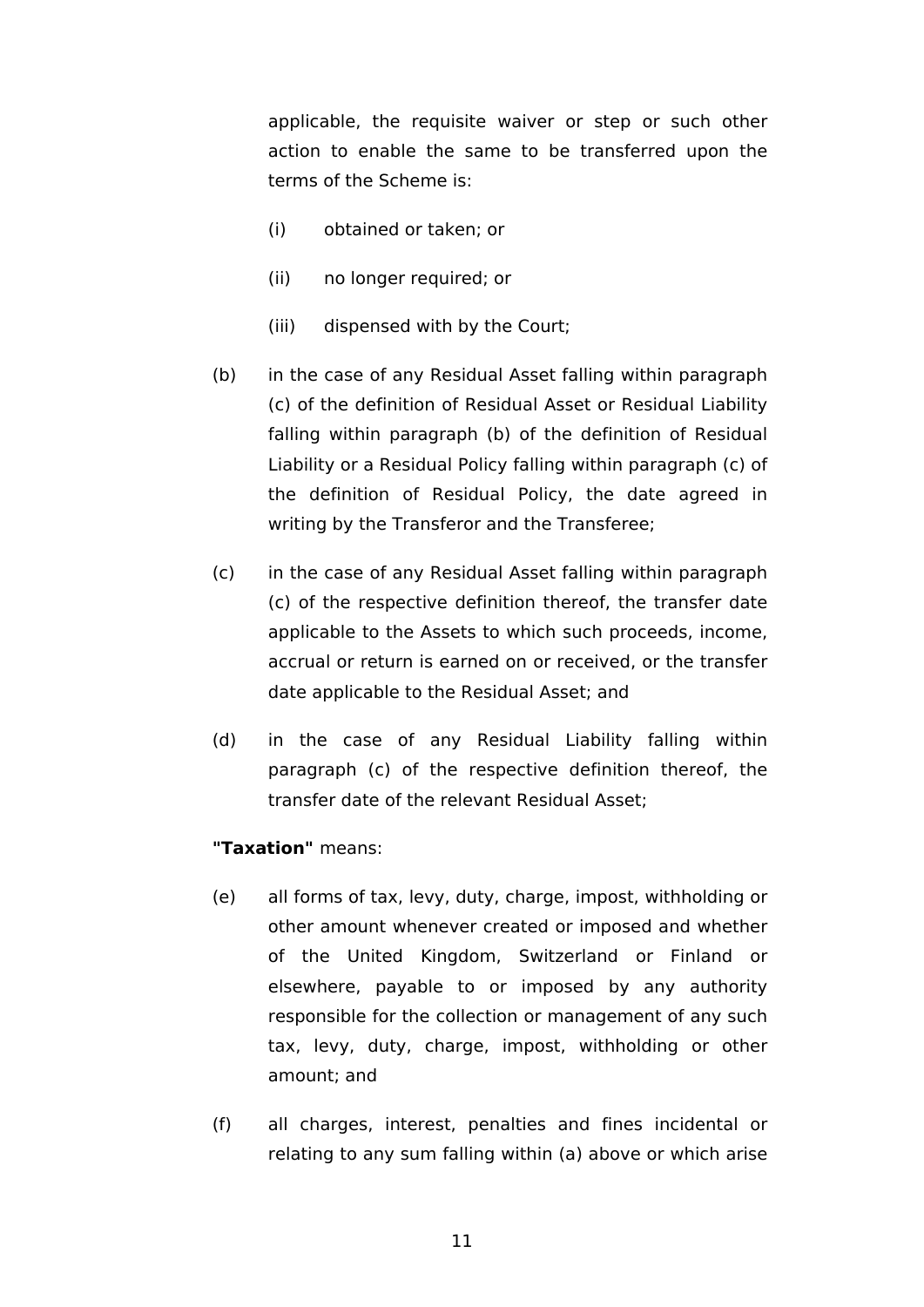as a result of the failure to pay that sum on the due date or to comply with any obligation relating to it;

**"Third Party Contracts"** means all contracts, arrangements, licences and other commitments relating to the Transferring Business entered into on or before the Effective Date, and which remain to be performed in whole or in part as at the Effective Date, which have been entered into by or for the benefit of the Transferor, or the benefit of which is held in trust for or has been assigned or subcontracted to the Transferor, other than the Transferring Policies, Transferring Reinsurance and Transaction Documents.

## **"Transaction Documents"** means:

- (a) the business transfer agreement between the Transferor and the Transferee dated 13 May 2019;
- (b) the LPTA; and
- (c) the ROMA;

**"Transferee"** means Vakuutusosakeyhtiö Bothnia International, also known as Bothnia International Insurance Company Limited, a company incorporated in Finland whose registered office is at Eerikinkatu 27, FI - 00180 Helsinki with registered number 0947118-3 and regulated by the FIN-FSA;

**"Transferee Board"** means the board of directors of the Transferee from time to time;

### **"Transferor"** means **Basler Versicherung AG;**

**"Transferor Board"** means the board of directors of Baloise from time to time;

**"Transferring Assets"** means any and all of the following whatsoever and wheresoever situated, comprised in or attributable to the Transferring Business as at the Effective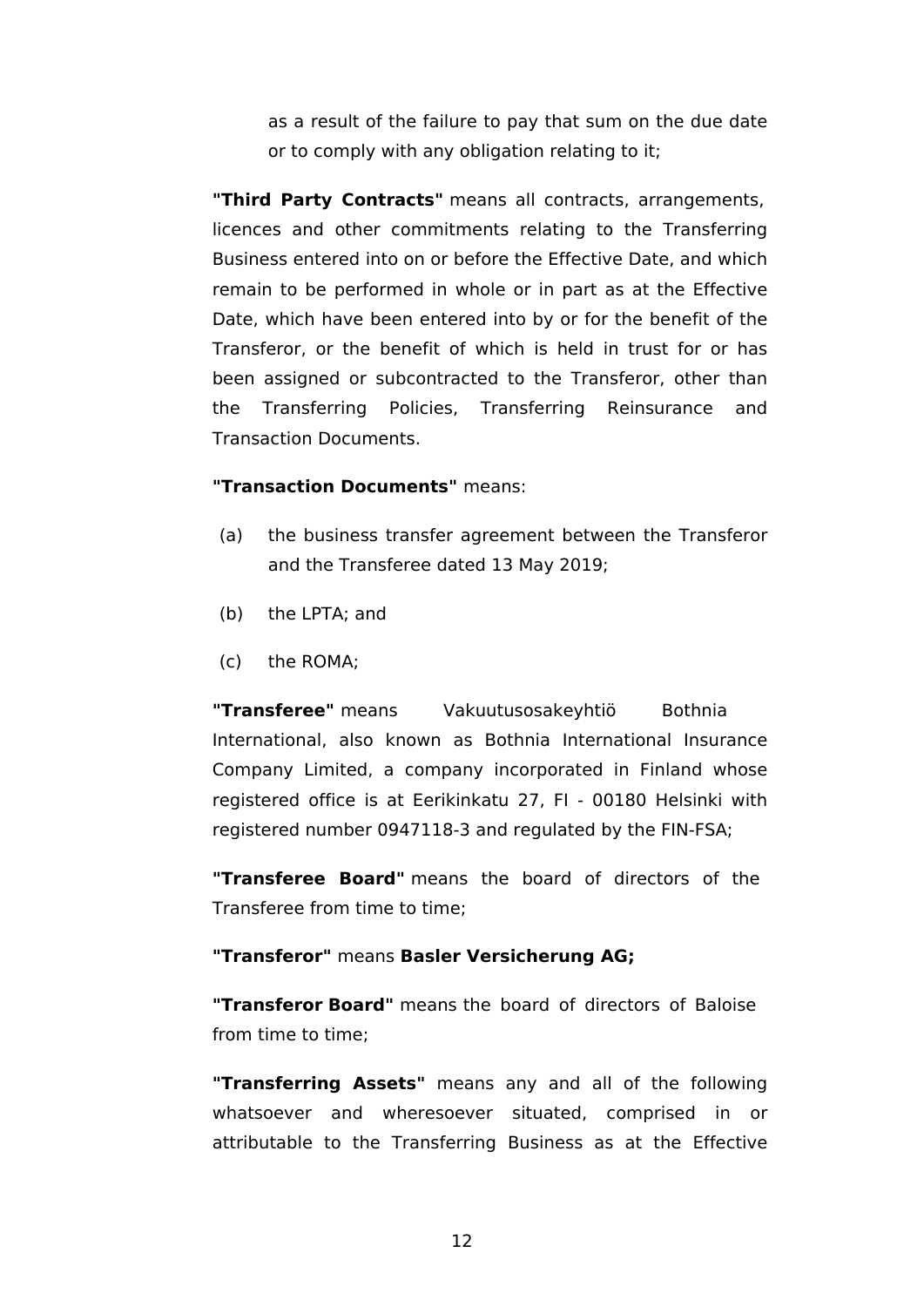Date, including (without prejudice to the generality of the foregoing):

- (a) the rights, benefits and powers of the Transferor (subject to the burden) under or by virtue of the Transferring Policies (including contractual, tortious and statutory rights);
- (b) the rights, benefits and powers of the Transferor (subject to the burden) under or by virtue of the Transferring Reinsurance including in each case all of the Transferor's rights (including contractual, tortious and statutory rights) to payment thereunder and collateral and security referred to therein;
- (c) the rights, benefits and powers of the Transferor under or by virtue of the Third Party Contracts; and
- (d) the reinsurance assets or cash deposits associated with the Transferring Policies,

but excluding, each of the Excluded Assets and, until the relevant Subsequent Transfer Date, each of the Residual Assets;

"**Transferring Business**" means the UK portfolio of general insurance and reinsurance business of the Transferor to be transferred to the Transferee pursuant to this Scheme, together with all activities carried on by the Transferor in relation or in connection thereto, and the Transferring Assets and the Transferring Liabilities, in each case to the extent not previously transferred to the Transferee on or following the relevant Subsequent Transfer Date, but in all cases excluding the Excluded Policies, Excluded Assets, Excluded Liabilities, Residual Policies, Residual Assets and Residual Liabilities;

**"Transferring Liabilities"** means any and all Liabilities of every kind and description (whether present or future, actual or contingent, lapsed, expired or reinstated) of the Transferor comprised in or attributable to the Transferring Business or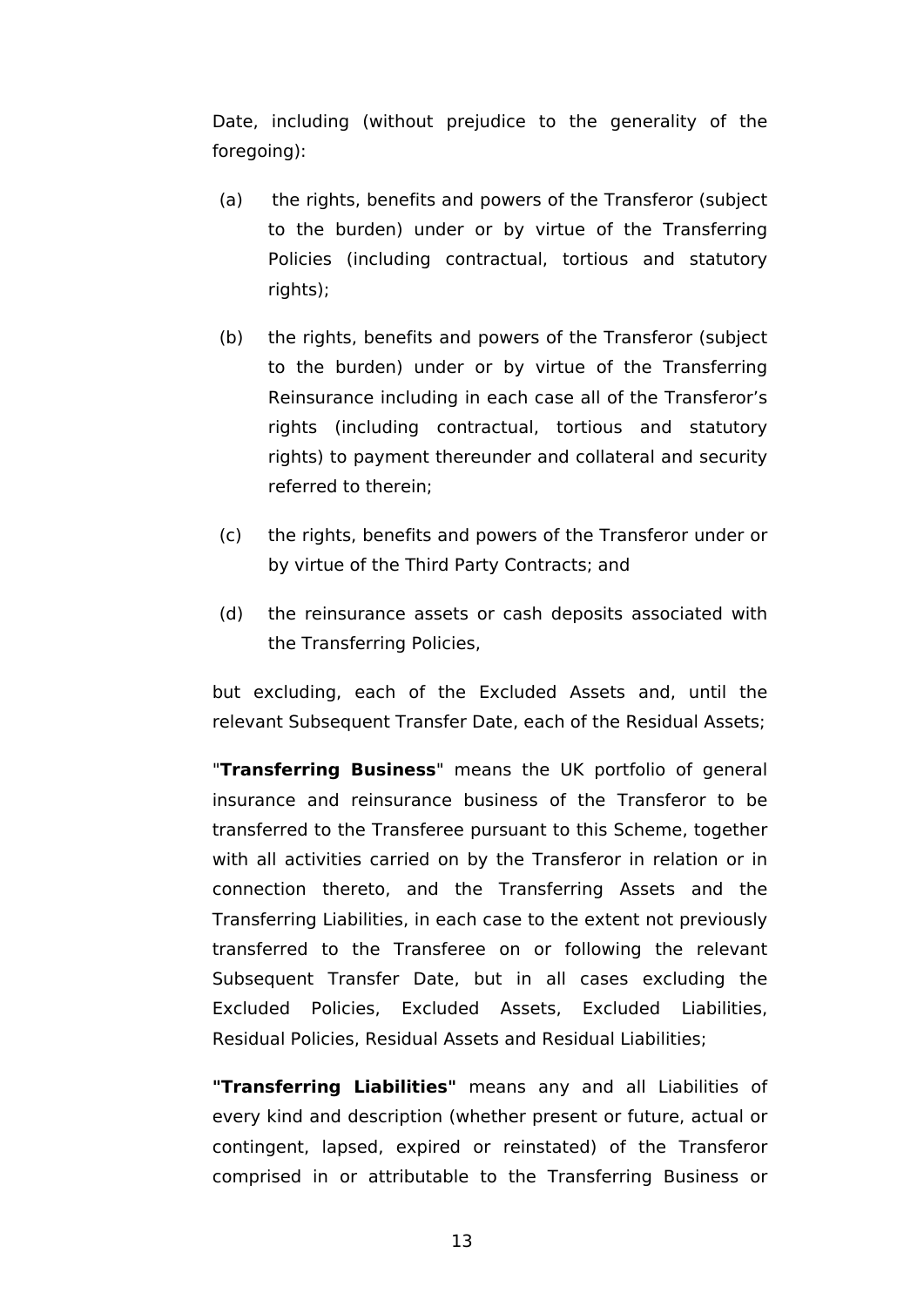otherwise in connection with or in relation to the carrying on of the Transferring Business, including (without prejudice to the generality of the foregoing):

- (a) all Liabilities arising from, under or in connection with the Transferring Policies;
- (b) all Liabilities arising from, under and in connection with the Transferring Reinsurance;
- (c) all Liabilities arising from, under and in connection with the Third Party Contracts;
- (d) all Liabilities arising from, under and in connection with the Transferring Assets,

in each case, irrespective of whether the Liabilities shall arise prior to or following the Effective Date, but excluding the Excluded Liabilities and, until the relevant Subsequent Transfer Date, each of the Residual Liabilities;

**"Transferring Policies"** means the UK general insurance and reinsurance Policies, written for and on behalf of the Transferor (or by a predecessor company of the Transferor and transferred to it) as insurer, reinsurer or retrocessionaire (including without limitation, all endorsements and amendments thereto) that were entered into by the Transferor (including by any predecessor company) prior to the Effective Date and that are carried on by the Transferor as at the Effective Date and as set out below:

- (a) all policies underwritten by Baloise UK Branch as a member of the following pools and underwriting agencies:
	- (i) RW Gibbon & Son Limited and/or RW Gibbon & Son (Underwriting Agencies) Limited 1950 to 1972 (the **"Gibbon Pool"**), including policies fronted by other insurers on the Transferor's behalf;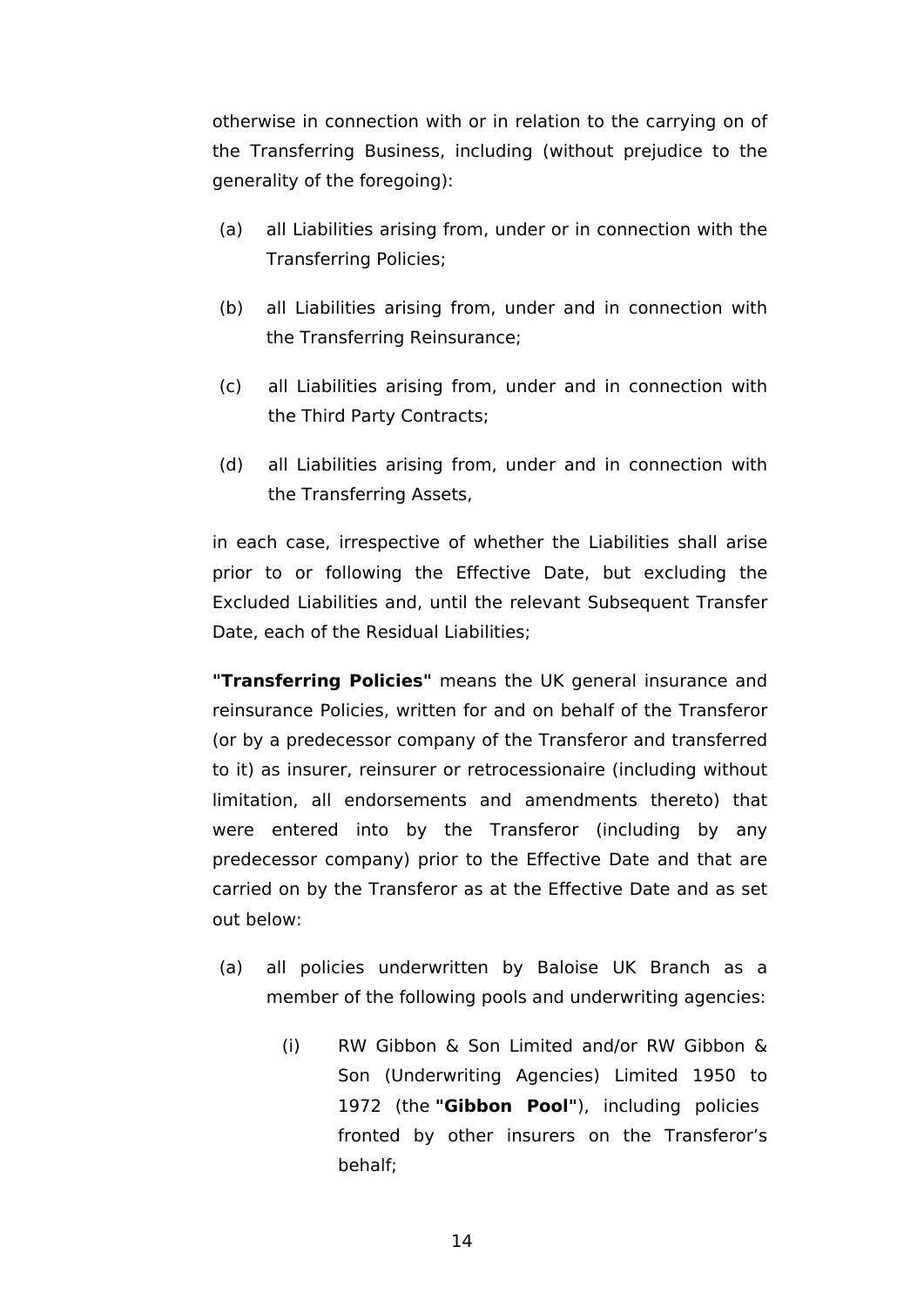- (ii) Lennox Underwriting Management Limited and/or Lennox Underwriting Agencies Limited 1973 to 1990 (**"Lennox"**);
- (iii) H.S. Weavers (Underwriting) Agencies Limited 1963 to 1966 (**"Weavers Pool"**), including policies fronted by other insurers on the Transferor's behalf;
- (iv) Orion lnsurance Company Limited under an aviation underwriting agency agreement 1972 to 1990 (**"Orion Pool"**);
- (v) Baloise Underwriting Agency including business underwritten by the Howden Underwriting Group 1963 to 1968 (**"BALAG"**); and
- (vi) Groves John & Westrup Ltd. and/or Pemberton, Westrup & Co (**"Grove"**).
- (b) all policies underwritten by/and or procured on behalf of Baloise:
	- (i) C. R. Driver & Company Limited or Anglo-Portuguese Agencies Ltd. 1963 to 1966 (**"Drivers"**);
	- (ii) BVF (Underwriting Management) Ltd and/or Bevington Vaizey & Foster Limited and/or Bevington Vaizey & Foster (Reinsurance) Limited 1964 and 1967 (**"BVF Pool"**);
	- (iii) C. E. Golding and Company Ltd. and/or C. E. Golding & Company (Insurance and Reinsurance) Limited 1962 to 1966 (**"Golding"**);
	- (iv) Alexander Howden & Co Ltd. and/or any company forming part of the Alexander Howden Group in respect of: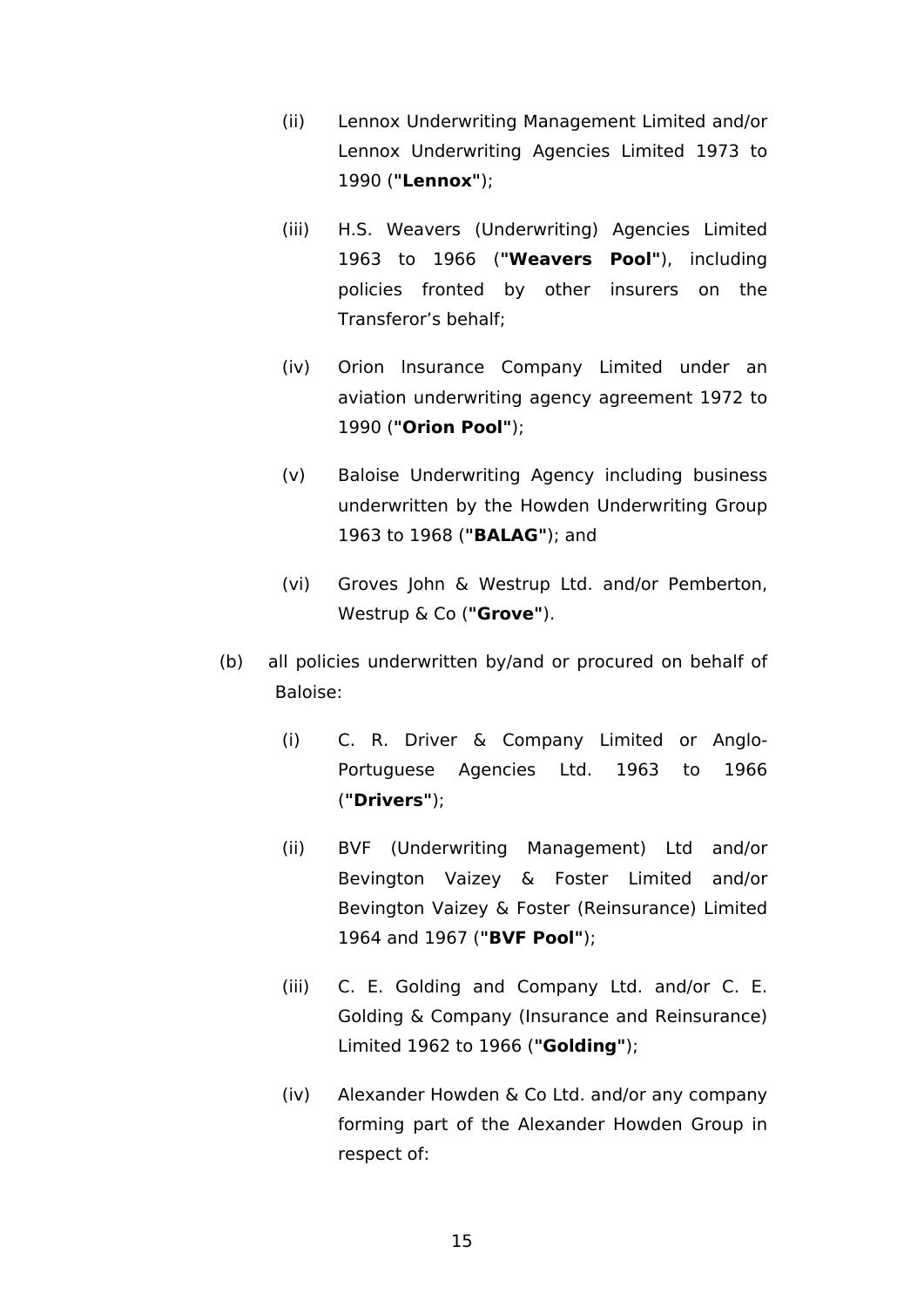- A. the Alexander Howden Konig & Reeker Excess Loss Pool (1957 - 1967) (which changed its name to the Alexander Howden Continental Excess Loss Pool for 1967); and
- B. the Alexander Howden Fidelidade 'Y' Account (1960-1968) (together with Alexander Howden Konig & Reeker Excess Loss Pool (1957 - 1967), (the **"Howden Pool"**)),

but excluding, until the relevant Subsequent Transfer Date, each of the Residual Policies;

**"Transferring Policyholder"** means any person holding a Transferring Policy;

**"Transferring Reinsurance"** means, other than the LPTA, the contracts of reinsurance, together with any security arrangements or letter of credit facilities, which have been arranged by the relevant reinsurer for the benefit of the Transferor, which cover any part or all of any part of the Transferring Policies;

**"UK"** means the United Kingdom of Great Britain and Northern Ireland;

In this Scheme:

- (a)**"transfer"** includes (as the context may require) "assign", assignation" and "assignment", "dispose", "disposal", "novate", "novation", "convey" and "conveyance";
- (b)**"include"** and **"including"** shall be construed without limitation;
- (c) any reference to the singular shall include a reference to the plural and vice versa and any reference to the masculine shall include a reference to the feminine;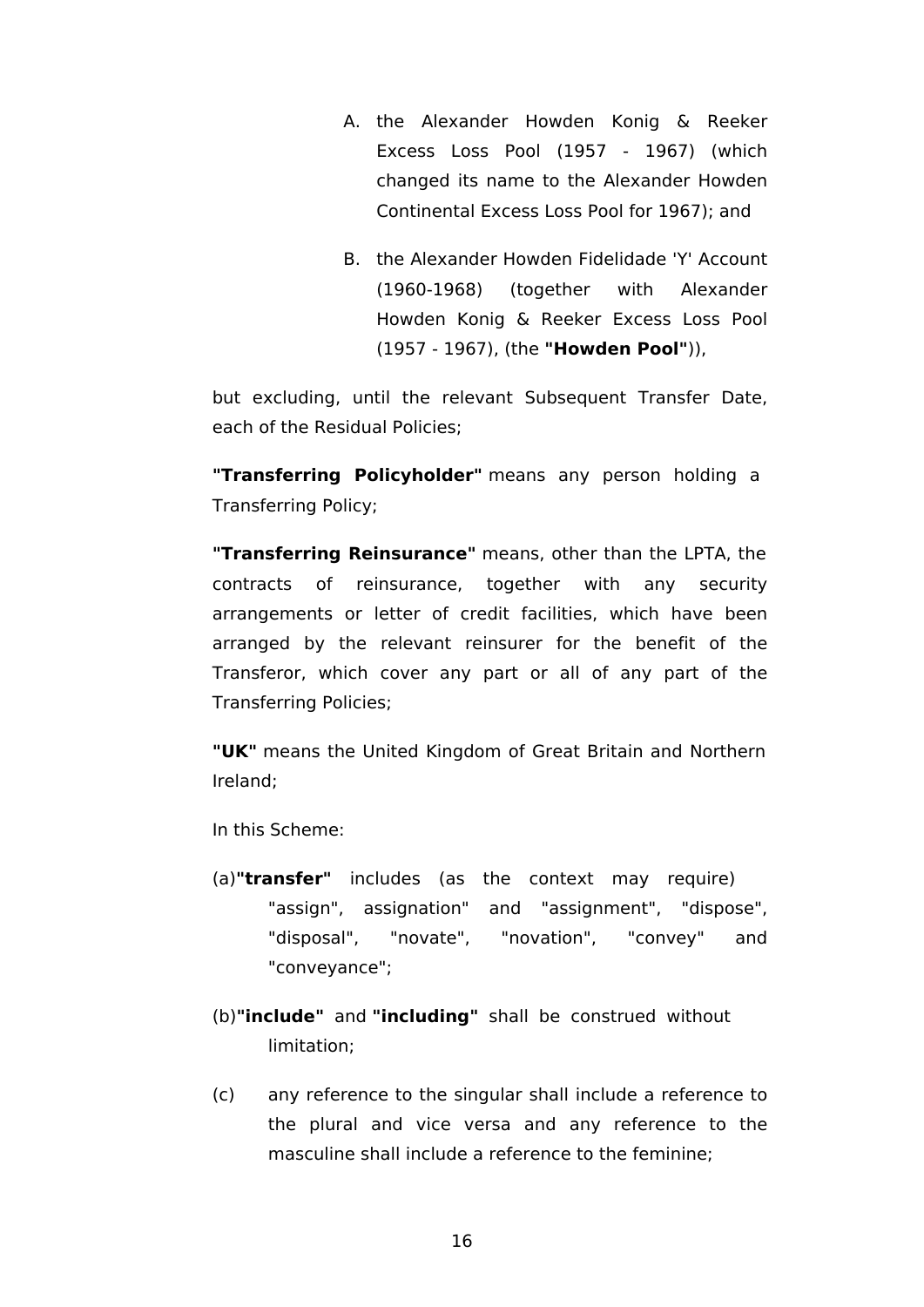- (d) any reference in this Scheme to an enactment, a statutory provision or any subordinate legislation shall be deemed to include a reference to that enactment, statutory provision or subordinate legislation as amended, replaced or re-enacted from time to time and to any instrument or order made from time to time under such enactment, statutory provision or subordinate legislation;
- (e) expressions used in this Scheme which have meanings under FSMA shall bear those meanings unless otherwise expressly defined herein;
- (f) any reference to writing shall include any mode of reproducing words in a legible and non-transitory form; and
- (g) references to admissible assets, long term insurance business, realistic value of assets, market value of Liabilities, technical provisions, with-profits actuary (or successor role), actuarial function holder (or successor roles) and with-profits fund are to be construed in accordance with Handbook of Rules and Guidance as at the date of this Scheme.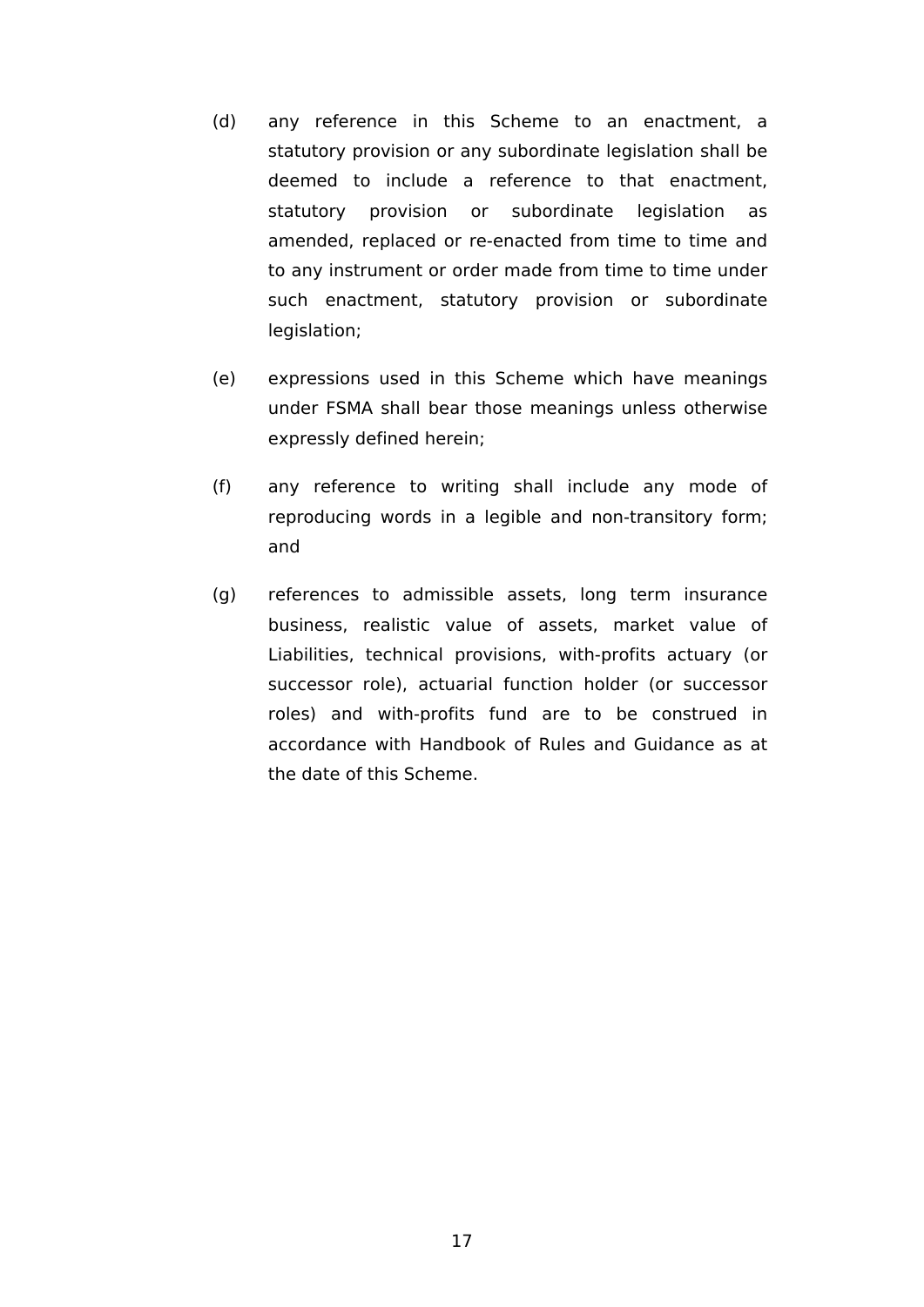### **PART B: INTRODUCTION**

### <span id="page-23-0"></span>**2. OVERVIEW**

- 2.1 Baloise is a company incorporated in Switzerland at Aeschengraben 21, Postfach CH-4002, Basel and with registration number CHE -105.805.649. It is authorised by FINMA, the Swiss financial services regulatory authority. Baloise is registered as an overseas company at Companies House with the number FC002092. Baloise UK Branch is registered as a branch of Baloise at Companies House with the number BR002266. Baloise UK Branch is regulated by the PRA and the FCA. The Transferee is an insurance company registered in Finland, which was incorporated on 22 September 1993. Its registered office is in Finland at Eerikinkatu 27, FI-00180, Helsinki and its registration number is 0947118-3.
- 2.2 As at the date of this Scheme and in accordance with section 105(2)(c) of FSMA, the Transferor is an authorised person who is neither a UK authorised person nor an EEA firm but who has permission to effect or carry out contracts of insurance. Baloise UK Branch has permission under Part 4A of FSMA to carry out contracts of insurance falling within classes 1-13 (inclusive) and 15 of the Financial Services and Markets Act (Regulated Activities) Order 2001 (SI 2001/544).
- 2.3 At the date of this Scheme, the Transferee is an "EEA firm" as defined in paragraph 5(d) of Schedule 3 of FSMA. It is authorised in Finland and supervised by FIN-FSA to carry out contracts of non-life insurance except for:
	- 2.3.1 Classes 1 and 10 in accordance with the Finnish Motor Liability Insurance Act (275/59);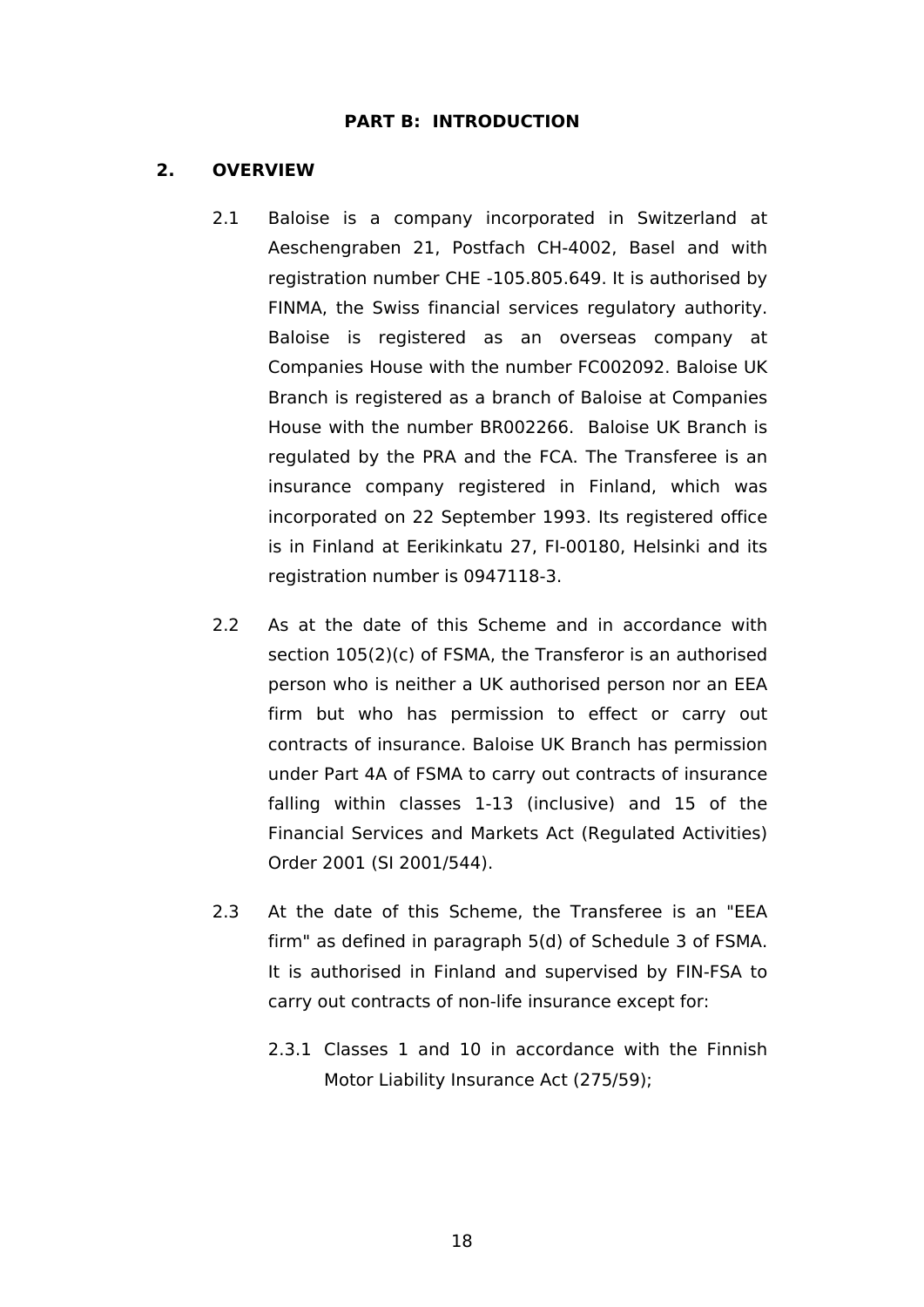- 2.3.2 Class 13 in accordance with the Finnish Patient Injuries Act (585/86) and the Finnish Nuclear Liability Act (484/72); and
- 2.3.3 Insurance in accordance with the Finnish Workers' Compensation Insurance Act (608/48).
- 2.4 The Transferee has also been conducting insurance business in the UK on a cross-border basis from its head office in Finland since 2015. The Transferee will enter into the temporary permissions regime following the end of the transition period following the UK's exit from the European Union and it intends to establish a third country branch in the UK prior to the expiry of the temporary permissions regime.
- 2.5 As at the date of this Scheme, the Transferring Policies are reinsured by the Transferee under the LPTA. The administration of the Transferring Policies was delegated to the Transferee pursuant to the LPTA, which also permits sub-delegation of that administration to Pro.
- <span id="page-24-0"></span>2.6 The administration and claims handling of certain policies comprised in the Transferring Business was delegated from the Transferee to Pro pursuant to the terms of the LPTA. Prior to that date the administration of certain of the Transferring Policies was delegated from the Transferor to Pro. As at the date of this Scheme, Pro manages the business of the Gibbon Pool, Lennox and the Weavers Pool on behalf of the Transferee, pursuant to the ROMA, as well as managing the regulatory reporting requirements of Baloise UK Branch. Pro also provides services in connection with the tax obligations of Baloise UK Branch. The Transferee manages the Orion Pool, BALAG, Grove and the policies of Baloise listed under paragraph (b) of the definition of Transferring Policies, again pursuant to the ROMA.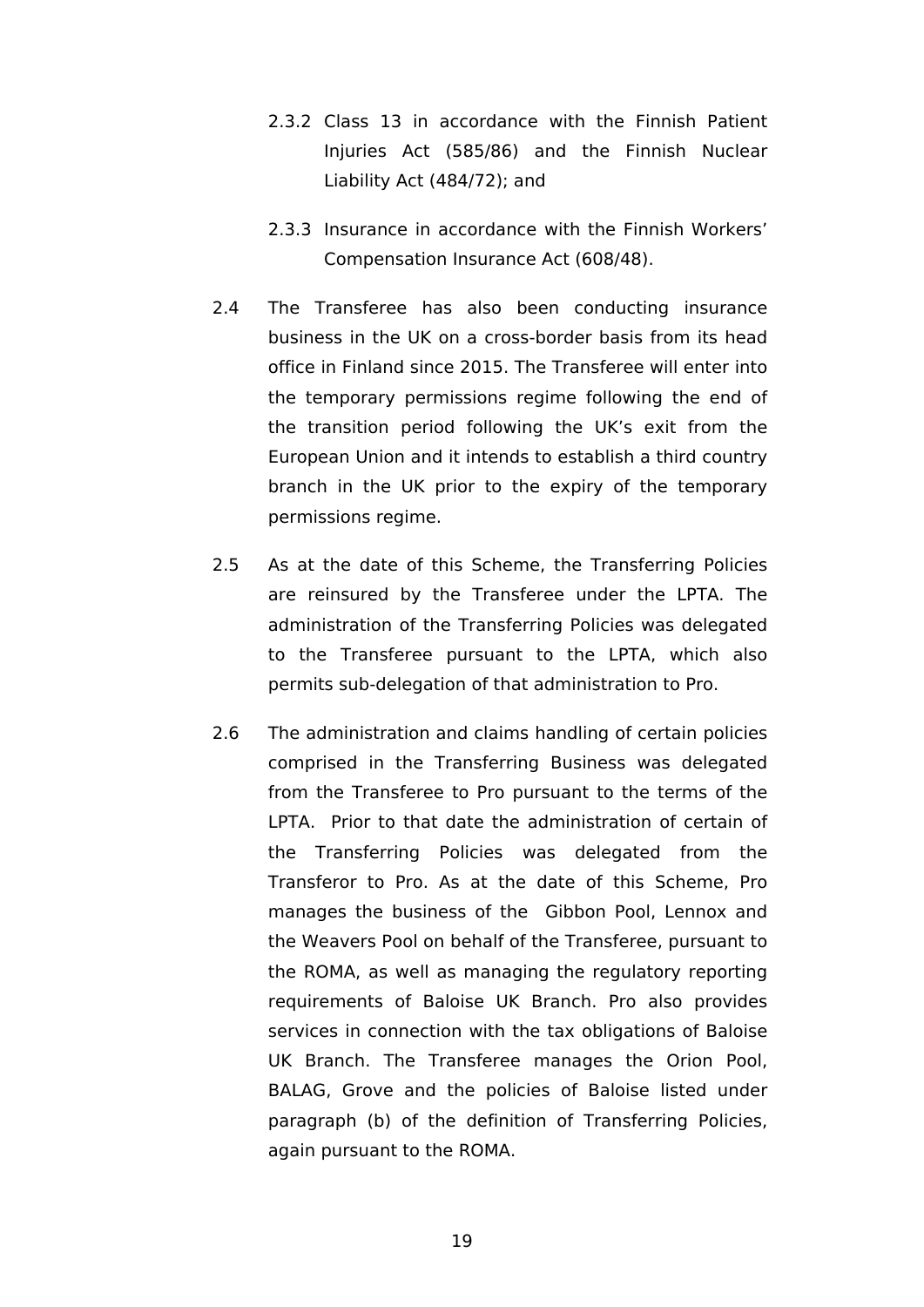- 2.7 The Transferee shall continue to manage and administer the Transferring Policies following the sanction of the Scheme under section 111 of FSMA, save that Pro will continue to manage the relevant Transferring Policies that it manages as at the date of this Scheme, as set out in paragraph [2.6](#page-24-0) above.
- 2.8 It is proposed that:
	- 2.8.1 all of the Transferring Business shall, in accordance with the Scheme, be transferred to the Transferee and that the Order be made accordingly for the sanction of this Scheme under section 111(1) of FSMA; and
	- 2.8.2 by the Order, provision be made as provided herein for the transfer of the Transferring Business from the Transferor to the Transferee pursuant to section 112(1) of FSMA.
- 2.9 The Transferor and the Transferee confirm that this Scheme and ancillary documentation has been drafted in line with the FCA's finalised guidance on 'The FCA's approach to the review of Part VII insurance business transfers' ('FG 18/4').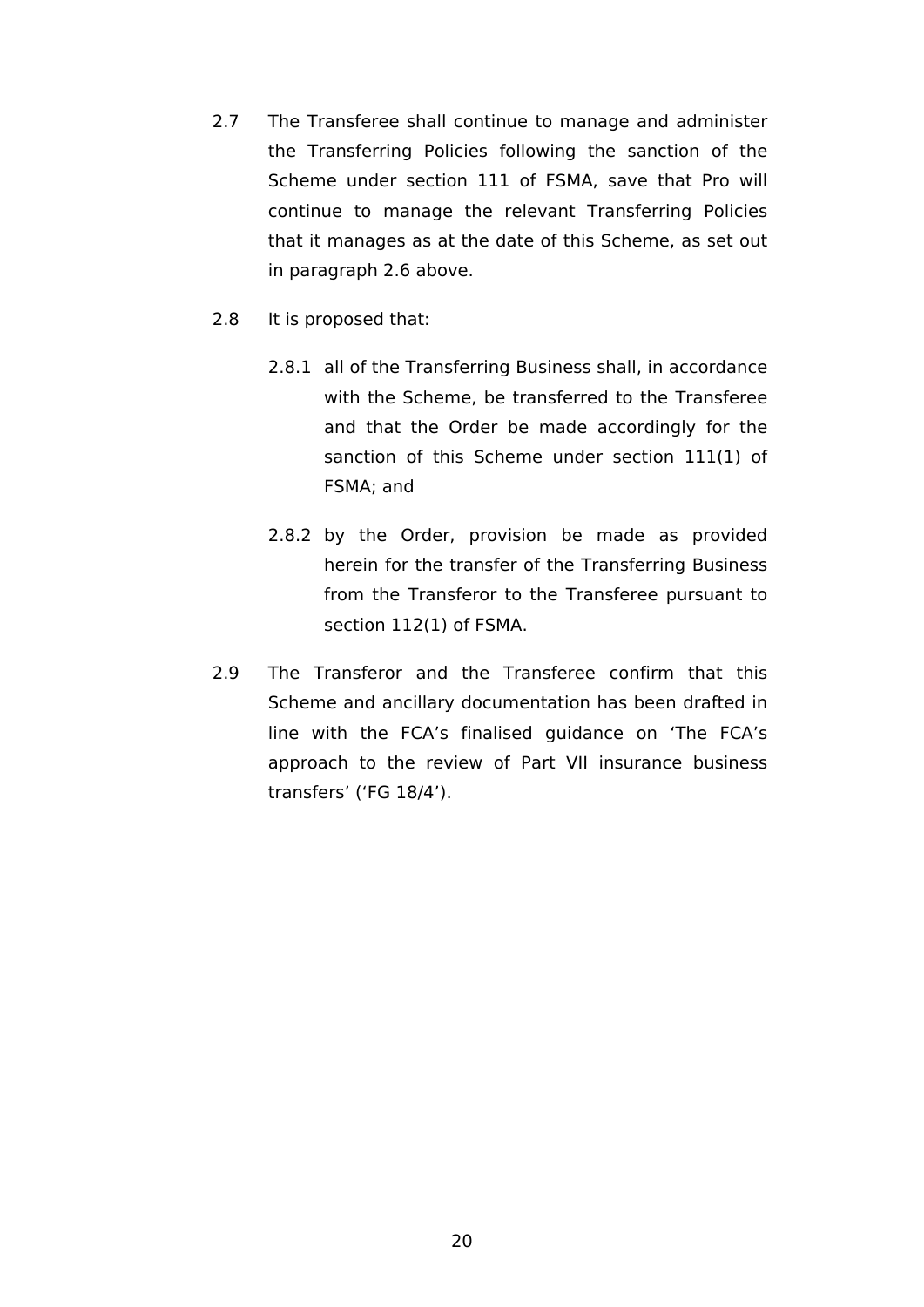# **PART C: TRANSFER OF THE TRANSFERRING BUSINESS TO THE TRANSFEREE**

## <span id="page-26-0"></span>**3. TRANSFERRING ASSETS AND POLICIES**

- <span id="page-26-2"></span>3.1 On and with effect from the Effective Date:
	- 3.1.1 the Transferring Policies; and
	- 3.1.2 the Transferring Assets

and, in each case, all the interest and title of the Transferor in them shall, by the Order and without any further act or instrument, be transferred to and be vested in the Transferee subject to all Encumbrances (if any) affecting such Transferring Assets and Transferring Policies in accordance with this Scheme.

- <span id="page-26-3"></span>3.2 At each Subsequent Transfer Date, each Residual Asset to which such Subsequent Transfer Date applies and all title and interest of the Transferor in such Residual Asset shall by the Order, and without any further act or instrument, be transferred to, and be vested in, the Transferee, subject to all Encumbrances (if any) affecting such Residual Asset.
- 3.3 The Transferee shall accept, without investigation or requisition, such title as the Transferor shall have at the Effective Date to the Transferring Policies and Transferring Assets and at each Subsequent Transfer Date to the Residual Policies and Residual Assets then transferred.

## <span id="page-26-1"></span>**4. TRANSFERRING LIABILITIES AND RESIDUAL LIABILITIES**

<span id="page-26-4"></span>4.1 At the Effective Date, the Transferring Liabilities and all the estate and interest of the Transferor in them shall, by the Order and without any further act or instrument, be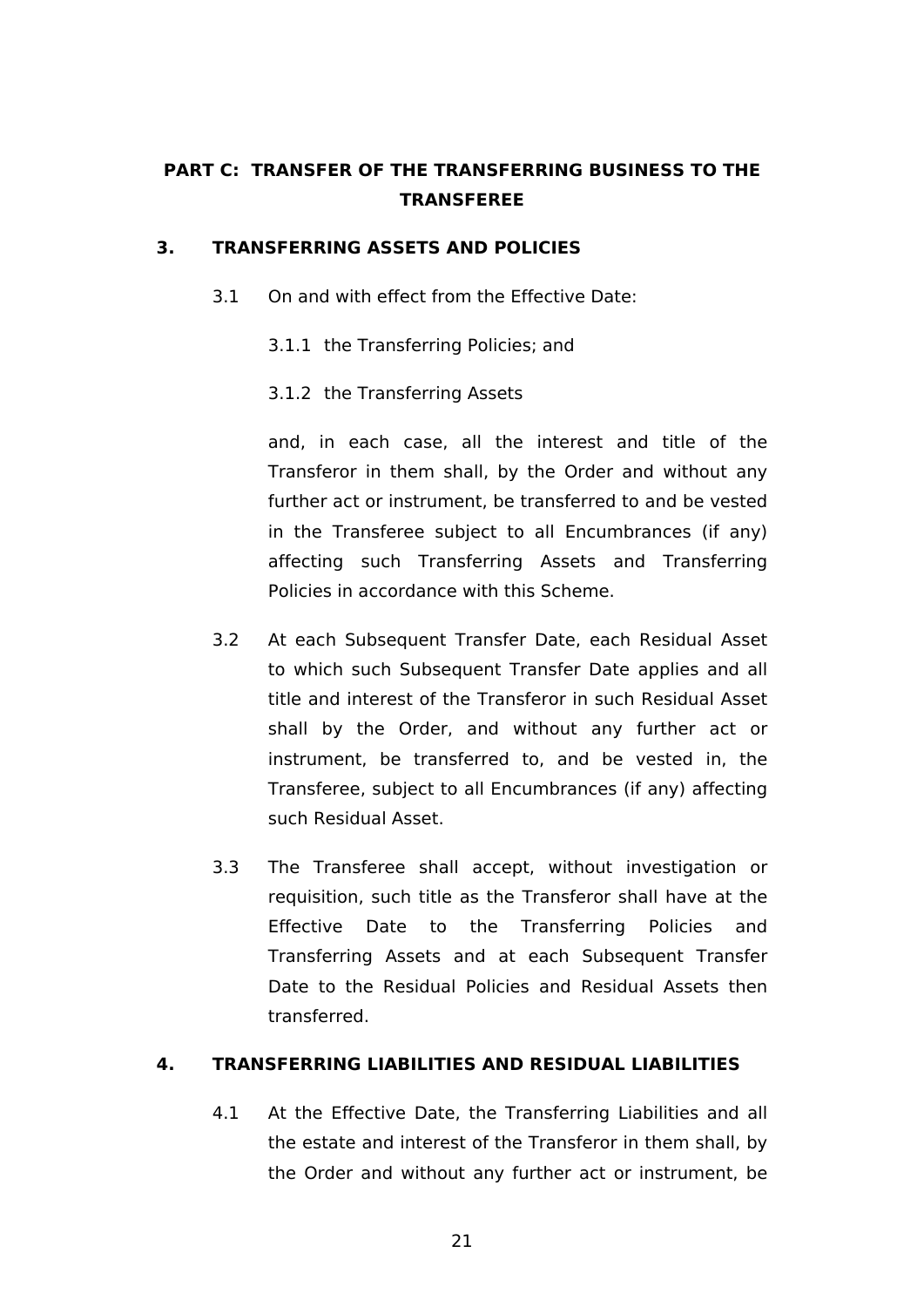transferred to and become Liabilities of the Transferee and shall cease to be Liabilities of the Transferor.

<span id="page-27-1"></span>4.2 At each Subsequent Transfer Date, each Residual Liability to which the Subsequent Transfer Date applies shall, by the Order, and without any further act or instrument, be transferred by the Transferor to, and become a Liability of, the Transferee and shall cease to be a Liability of the Transferor.

# <span id="page-27-0"></span>**5. RIGHTS AND OBLIGATIONS UNDER THE TRANSFERRING POLICIES**

- 5.1 On and with effect from the Effective Date, the Transferee shall, by the Order and without any further act or instrument, be entitled to all the rights, benefits and powers, and be subject to all the obligations and Transferring Liabilities of the Transferor whatsoever subsisting immediately prior to the Effective Date under or by virtue of the Transferring Policies.
- 5.2 Every Transferring Policyholder shall, from the Effective Date, and to the exclusion of any rights which he may have had against the Transferor under any Transferring Policies, be entitled to the same rights against the Transferee as were available to him against the Transferor under such Transferring Policies and as regards Transferring Policies under which premiums or other sums attributable thereto continue to be payable, shall from the Effective Date account to the Transferee for any such premium as and when the same becomes due and payable.
- 5.3 Every Transferring Policyholder shall, from and after the Effective Date, in substitution for any Transferring Liability or obligation owed by him thereunder to the Transferor, be under the same Liability to the Transferee.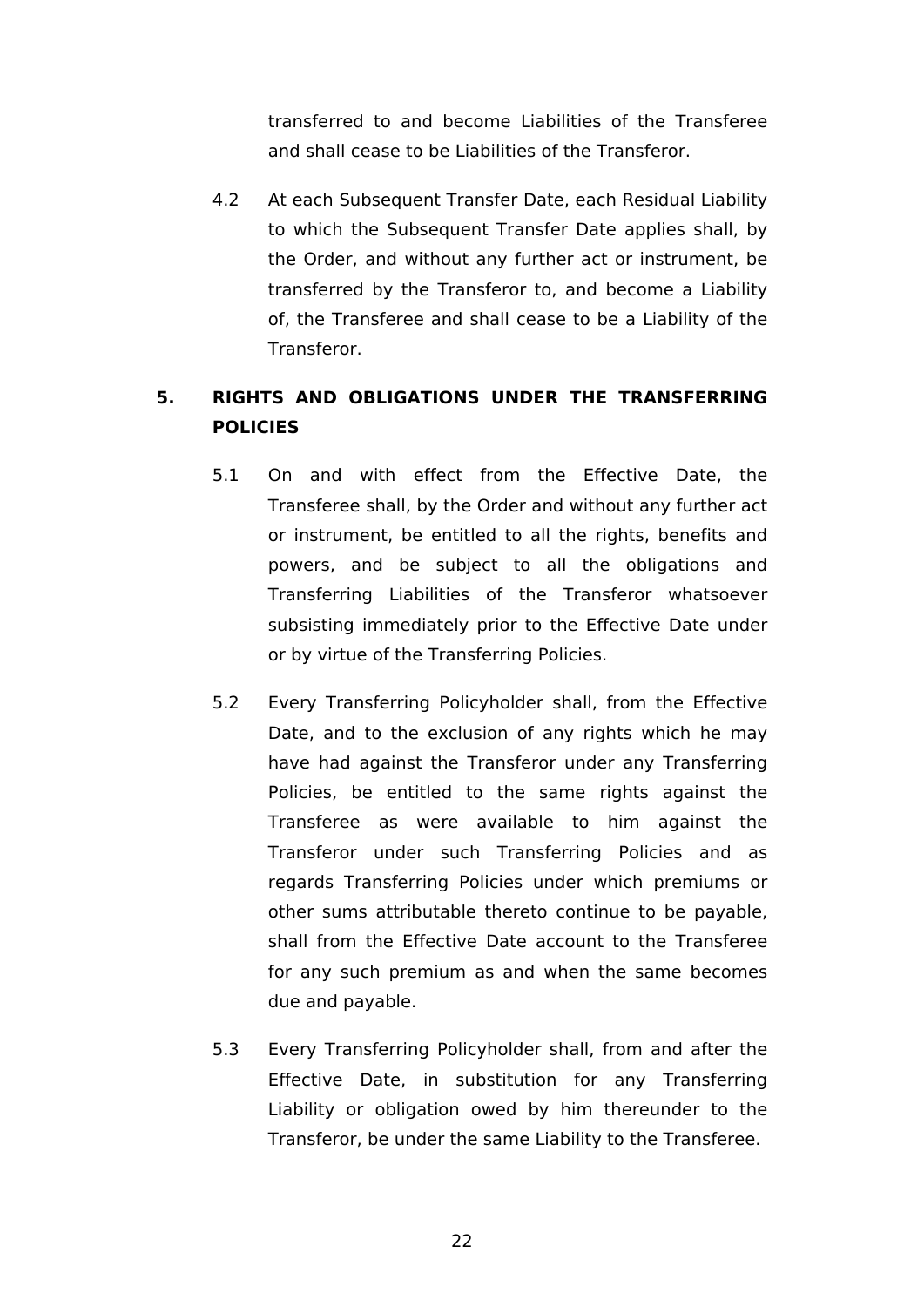- 5.4 All premiums and other amounts attributable or referable to the Transferring Policies shall after the Effective Date be payable to the Transferee.
- 5.5 Any direct debit mandate, standing order or other instruction or authority in force on the Effective Date providing for payment by a bank or other intermediary of premiums or other sums payable to the Transferor under or in respect of any Transferring Policy shall thereafter take effect as if it had provided for and authorised such payment to the Transferee.
- 5.6 Any mandate or other instruction or authority in force on the Effective Date as to the manner of payment by the Transferor of any sum payable under any Transferring Policy shall continue in force as an effective mandate, instruction or authority to or of the Transferee.
- 5.7 The Transferee shall be entitled to any and all defences, claims, counterclaims and rights of set-off under or in respect of the Transferring Policies which would have been available to the Transferor.
- 5.8 All references in any Transferring Policy or other agreement comprising the Transferring Business (including, but not limited to, the Material Contracts) to the Transferor, the Transferor Board, or any other officers, employees or agents of the Transferor shall from and after the Effective Date or Subsequent Transfer Date (as the case may be) be read as references to the Transferee, the Transferee Board, or any other officers, employees or agents of the Transferee. In particular, but without limitation, all rights and/or duties exercisable or expressed to be exercisable or responsibilities to be performed by the Transferor, the Transferor Board, or any other officers, employees or agents of the Transferor in relation to any of the Transferring Policies or Residual Policies shall, from and after the Effective Date or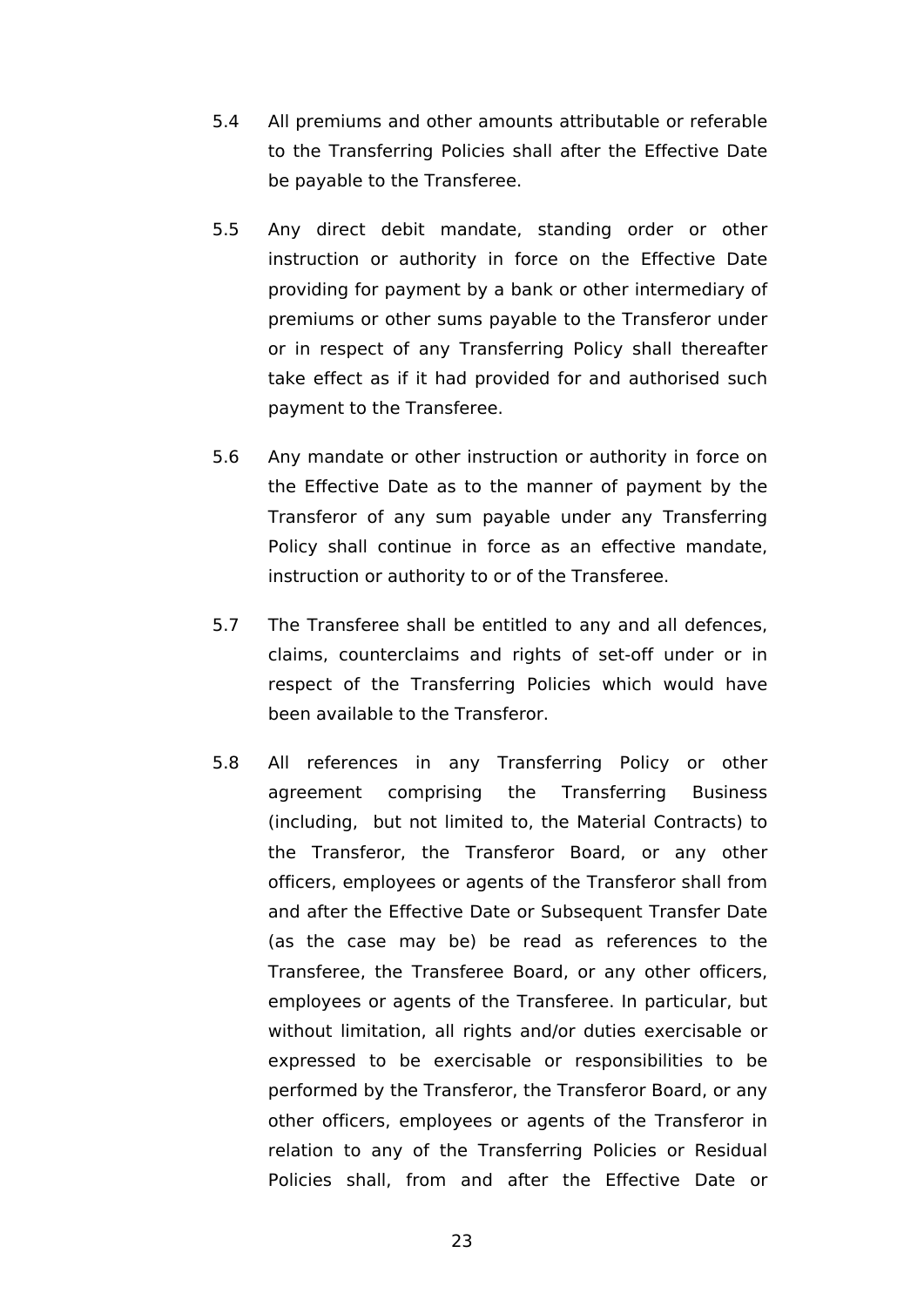Subsequent Transfer Date (as the case may be) be exercisable or required to be performed by the Transferee, the Transferee Board or any other officers, employees or agents of the Transferee.

- 5.9 Unless and to the extent otherwise provided in the Order, the transfers made pursuant to paragraphs [3.1](#page-26-2), [3.2](#page-26-3), [4.1](#page-26-4)  and [4.2](#page-27-1) shall take effect and shall be valid and binding on all parties having any interest in the same notwithstanding any restriction on transferring, assigning or otherwise dealing with the same and such transfer shall be deemed to take effect on the basis that it does not contravene any such restriction and does not give rise to any right to terminate, modify, acquire or claim any interest or right, or to treat an interest of right as terminated or modified. Any entitlement which, but for section 112A of FSMA, would or might arise, terminate, modify, acquire or claim an interest or right or to treat an interest or right as terminated or modified as a result of anything done pursuant to the Scheme will not be enforceable.
- 5.10 The Residual Policies shall, pending their transfer to the Transferee (whether pursuant to this Scheme or otherwise) remain Policies of the Transferor.
- 5.11 On and with effect from each Subsequent Transfer Date, each Residual Policy to which a Subsequent Transfer Date applies and all Residual Assets and Residual Liabilities relating to such Policy shall, to the extent not previously transferred by the Order, be transferred to and be vested in the Transferee, whereupon it shall constitute a Transferring Policy under this Scheme and the terms of this Scheme shall, to the extent possible, apply to such Policy as if it had been transferred under the Scheme to the Transferee on the Effective Date.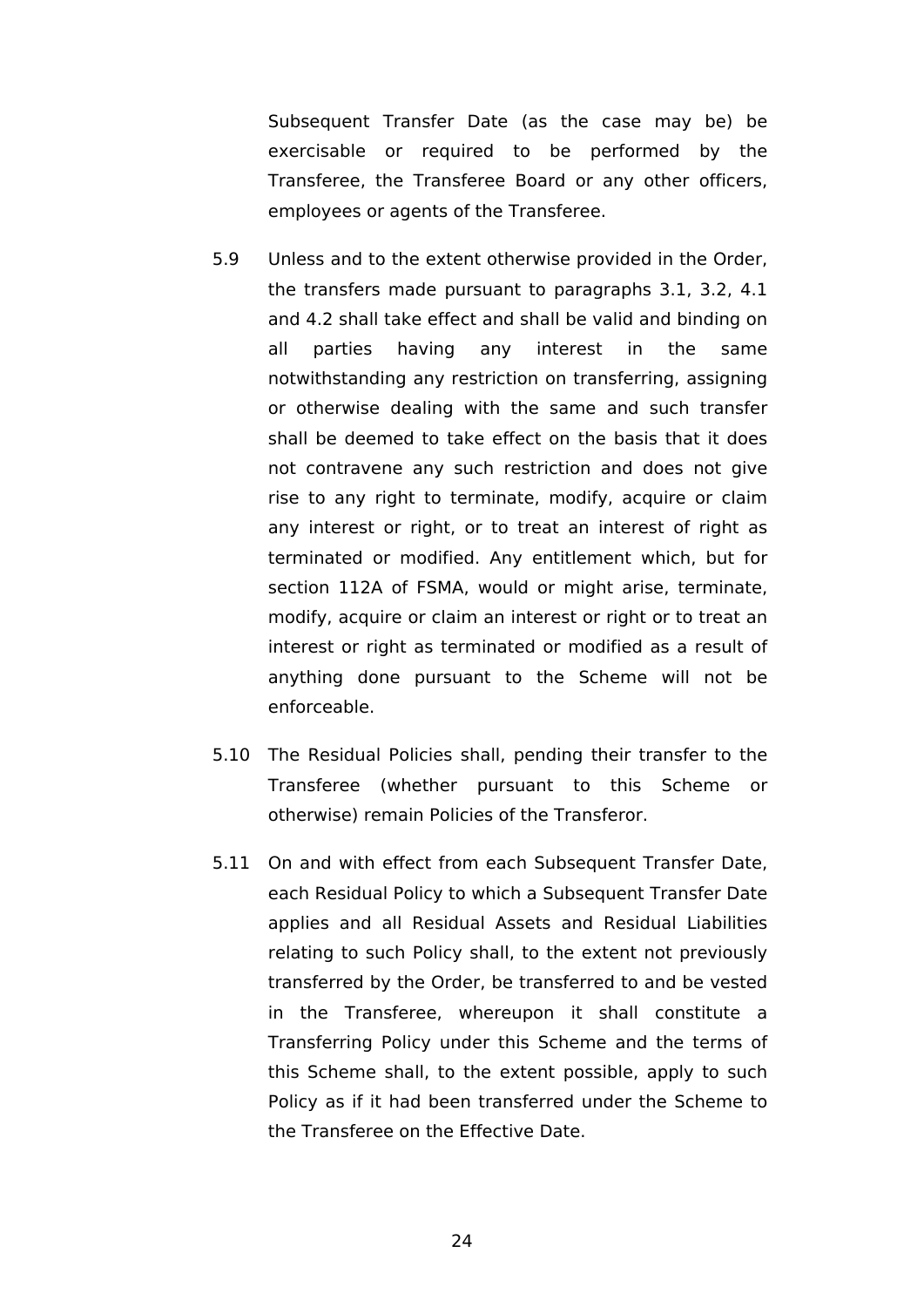5.12 The terms of this paragraph [5](#page-27-0) shall apply, *mutatis mutandis*, to the Transferring Reinsurance and the Third Party Contracts.

## <span id="page-30-0"></span>**6. GENERAL**

- 6.1 The Transferee and the Transferor shall, as and when appropriate, execute all documents and perform all things as may be reasonably required by the other party to effect or perfect the transfer to, and vesting in, the Transferee of the Transferring Business in accordance with the terms of this Scheme, including, without limitation, obtaining any required consent or waiver.
- 6.2 As from the Effective Date or Subsequent Transfer Date, as the case may be, and without prejudice to any other provision of this Scheme, all references to the Transferor in any contract between the Transferor and any other party, or in any document or instrument, to the extent evidencing title to or the benefit or burden of the Transferring Business shall, in so far as they are transferred to the Transferee, be read and construed as if the same were references to the Transferee so that such contract, document or instrument shall operate as if such references had always been to the Transferee rather than the Transferor.
- 6.3 The Transferor shall transfer to the Transferee any payment or any Assets which it receives or any right which is conferred upon it after the Effective Date in respect of any Transferring Assets, Transferring Policies and/or Transferring Liabilities and, on or after the Subsequent Transfer Date in respect of each Residual Asset, Residual Liability and/or Residual Policy as soon as reasonably practicable after such receipt.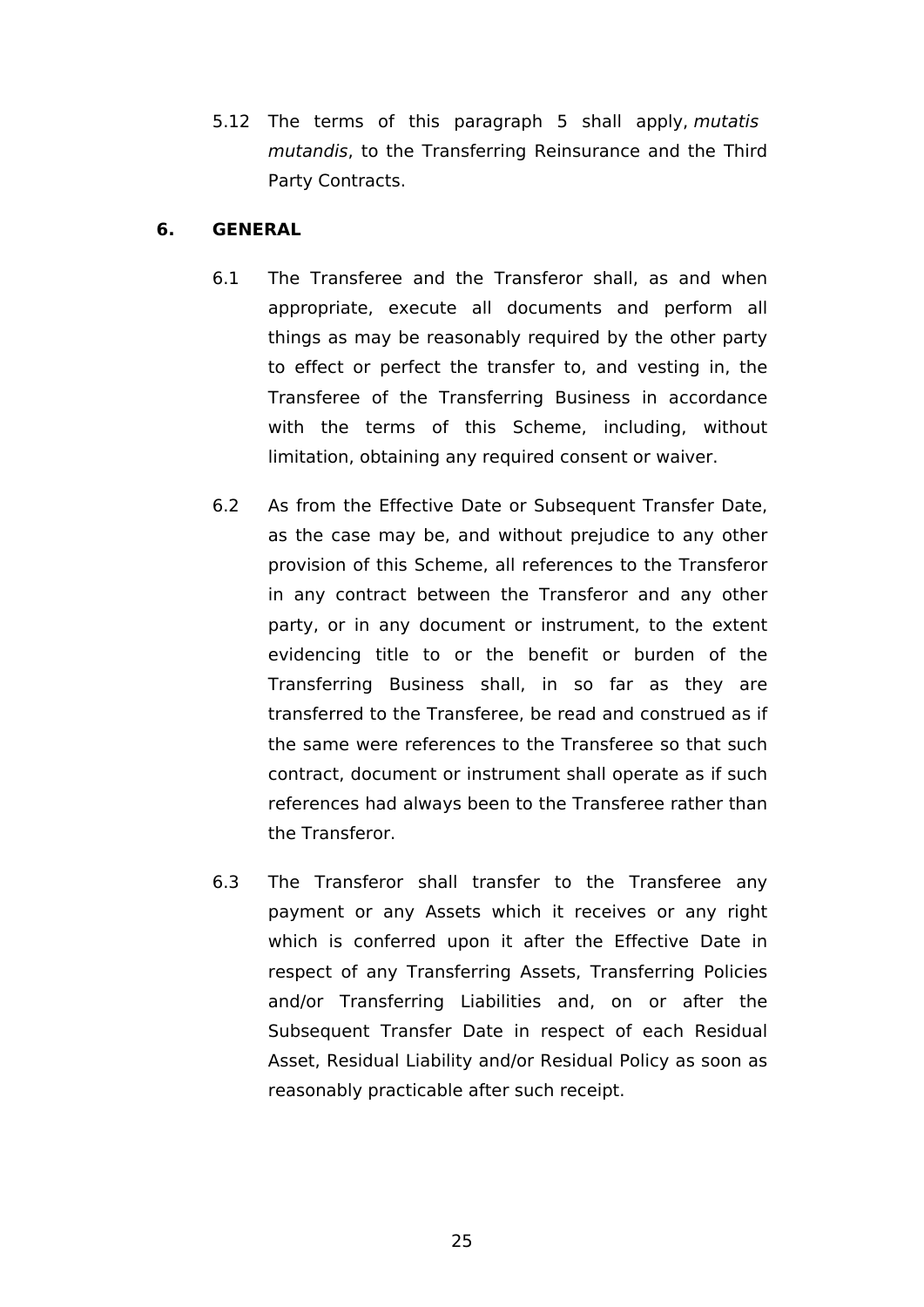- 6.4 The transfer and vesting under the Scheme of any Asset or Liability relating to any part of the Transferring Business shall not:
	- 6.4.1 invalidate or discharge any contract, security or other thing; or
	- 6.4.2 require further registration in respect of any security or charge; or
	- 6.4.3 constitute a breach of, or default under, or require any obligation to be performed sooner or later than would otherwise be the case under any instrument or contract or arrangement to which the Transferee or the Transferor is a party or is bound; or
	- 6.4.4 entitle any party to a contract or arrangement to which the Transferee or the Transferor is a party to terminate such contract or arrangement when he would not otherwise be entitled to terminate it; or
	- 6.4.5 save as provided elsewhere in this Scheme, confer any greater or lesser rights or benefits, or impose any greater or lesser obligations, on any party to a contract to which the Transferee or the Transferor is a party where such greater or lesser rights, benefits or obligations would not otherwise have been conferred or imposed.

## <span id="page-31-0"></span>**7. LPTA**

Liabilities arising out of any Residual Polices shall, pending their transfer to the Transferee, remain Liabilities of the Transferor but the Liabilities under each Residual Policy and any Liabilities to any third party so far as they relate to any Residual Policy shall continue to be reassured in their entirety by the Transferee under the terms of the LPTA.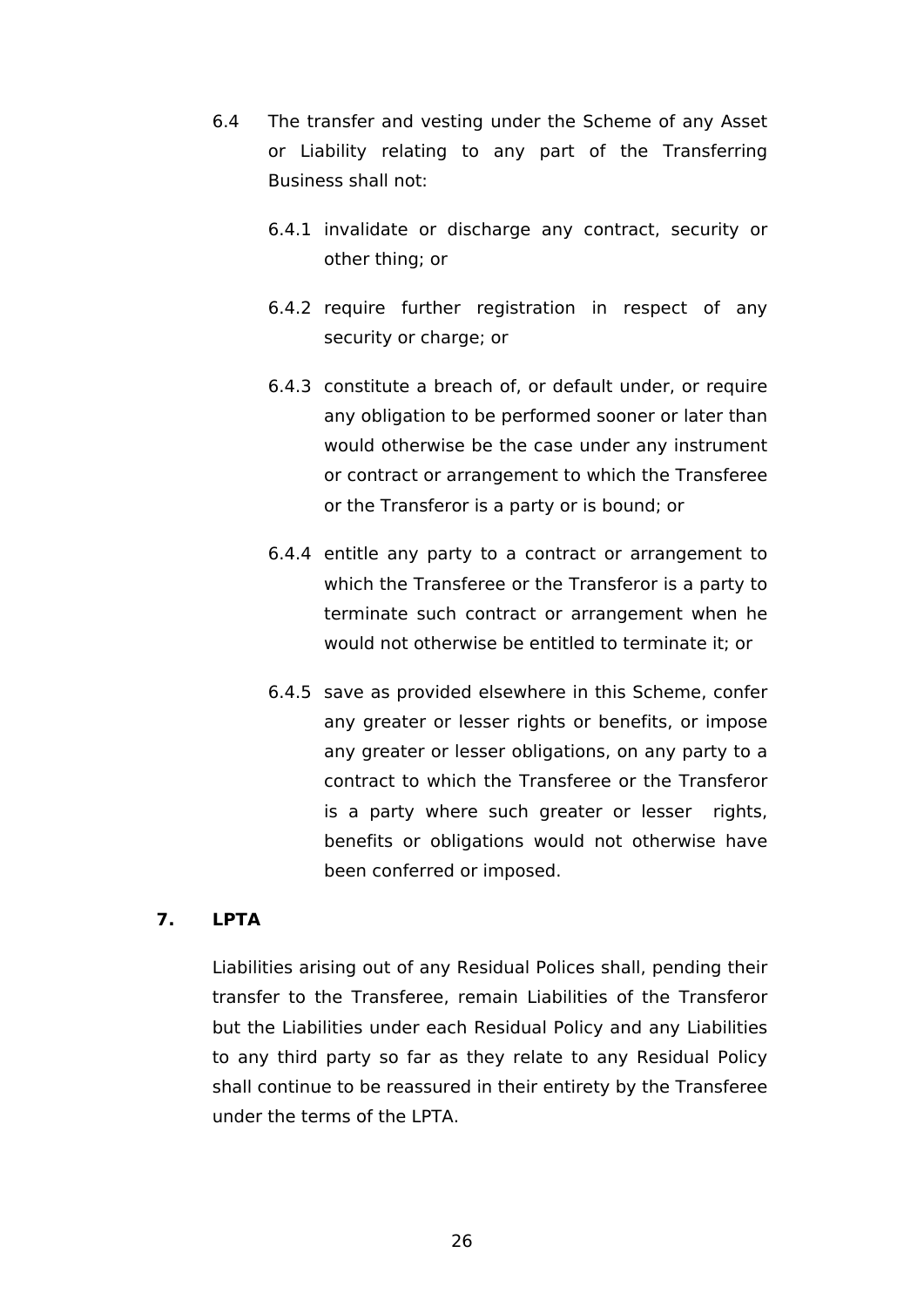### <span id="page-32-0"></span>**8. DECLARATION OF TRUST BY THE TRANSFEROR**

- <span id="page-32-3"></span>8.1 The Transferor shall, from the Effective Date, hold any and all Residual Assets (excluding the Residual Policies) as trustee for the Transferee absolutely. Legal title to any Residual Asset shall remain with the Transferor, and there shall be no transfer of such legal title to the Transferee until the relevant Subsequent Transfer Date.
- 8.2 The Transferor shall be subject to the Transferee's directions in respect of the Residual Assets referred to in paragraph [8.1](#page-32-3) until either:
	- 8.2.1 the relevant Residual Asset is transferred to or otherwise vested in the Transferee; or
	- 8.2.2 the relevant Residual Asset is disposed of by the Transferor whereupon the Transferor shall account to the Transferee for the proceeds of sale thereof.
- 8.3 The Transferee shall have the authority to act as the attorney of the Transferor in respect of such Residual Assets for all such purposes.

## <span id="page-32-1"></span>**9. DATA PROTECTION**

- <span id="page-32-2"></span>9.1 On and from the Effective Date:
	- 9.1.1 The Transferee shall succeed to all rights, Liabilities and obligations of the Transferor in respect of any personal data which relates to the Transferring Business and which is subject to the General Data Protection Regulation and/or other applicable legislation (the **"Data Protection Legislation"**);
	- 9.1.2 The Transferee shall become the data controller of any personal data which relates to the Transferring Business and which is subject to the Data Protection Legislation in place of the Transferor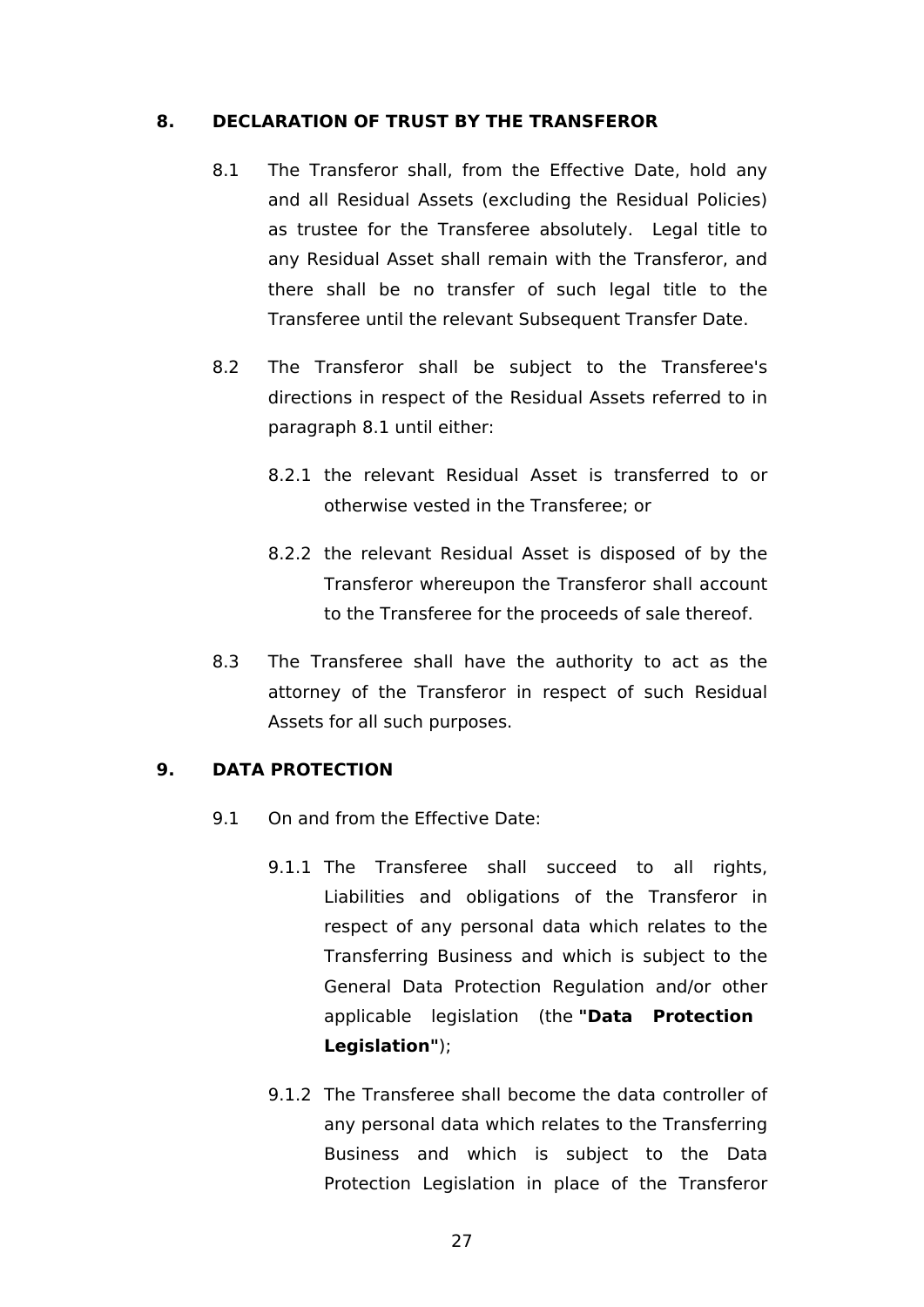and shall be deemed to have been the controller of all such data at all material times when personal data was processed;

- 9.1.3 in respect of any personal data which relates to the Transferring Business, the Transferee shall be bound by the same duty under the Data Protection Legislation as the Transferor was bound, to respect the confidentiality and privacy of any person in relation to that personal data as well as to comply with any other obligations under the Data Protection Legislation including but not limited to rules relating to the security of personal data and rules regarding the information that must be provided to data subjects and/or the relevant authorities as the case may be. The Transferee shall also be bound by any specific notice or consent given or request made by, the data subject which was binding on the Transferor and which required the Transferor not to use the personal data for marketing purposes or which required the Transferor to comply with any other legitimate request made under the Data Protection Legislation; and
- 9.1.4 in any consent given by a data subject in respect of such data as is mentioned in this paragraph [9,](#page-32-1) any reference to the Transferor or the Transferor group shall be deemed to include a reference to the Transferee or the Transferee group.
- <span id="page-33-0"></span>9.2 On and with effect from the Effective Date, ownership and title to the records relating to the Transferring Business, which may include personal data protected under the Data Protection Legislation, shall be transferred to the Transferee and may be used by the Transferee for, and disclosed by the Transferee to, and used by, any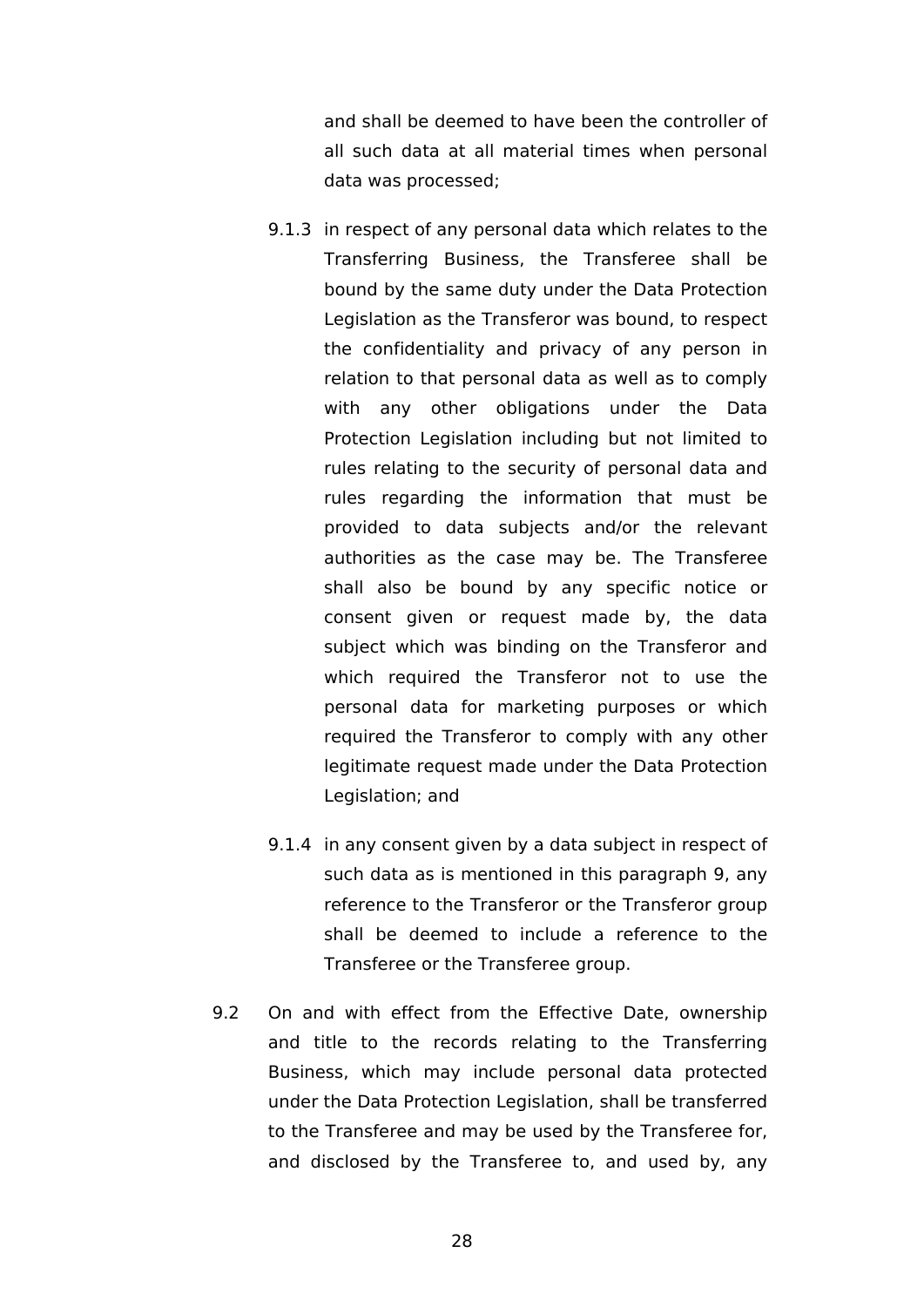agent or contractor of the Transferee to the same extent that they were used by the Transferor and its agents or contractors prior to the Effective Date for all purposes in connection with the Transferring Policies including, in particular, administration thereof and all matters relevant or incidental thereto, and no consent from the individual Policyholders in respect of such disclosure, transfer of records and use shall be required.

- 9.3 To the extent that an authority has been given to the Transferor in connection with a Transferring Policy by the Policyholder thereof or by any other relevant person, whether pursuant to the Data Protection Legislation or otherwise, such authority shall, on and after the Effective Date, be deemed to have been given to the Transferee and any agent or contractor of the Transferee for the purposes set out in paragraph [9.2](#page-33-0).
- 9.4 In this paragraph [9](#page-32-1), the expressions **personal data** and **data subject** shall have the meanings given in the General Data Protection Regulation.

### <span id="page-34-0"></span>**10. CONTINUITY OF PROCEEDINGS**

10.1 Subject to paragraph [10.2,](#page-35-0) with effect from the Effective Date, or any Subsequent Transfer Date, as applicable, any Proceedings which are pending by or against the Transferor, or any claims or complaints which may be brought by or against the Transferor in the future including those not yet in contemplation, in connection with the Transferring Business shall be commenced or continued by or against the Transferee and the Transferee shall be entitled to all defences, claims, counterclaims and rights of set-off that would have been available to the Transferor in relation to any such Proceedings. The Transferor shall have no liability under those Proceedings as from the Effective Date, or any Subsequent Transfer Date, as applicable.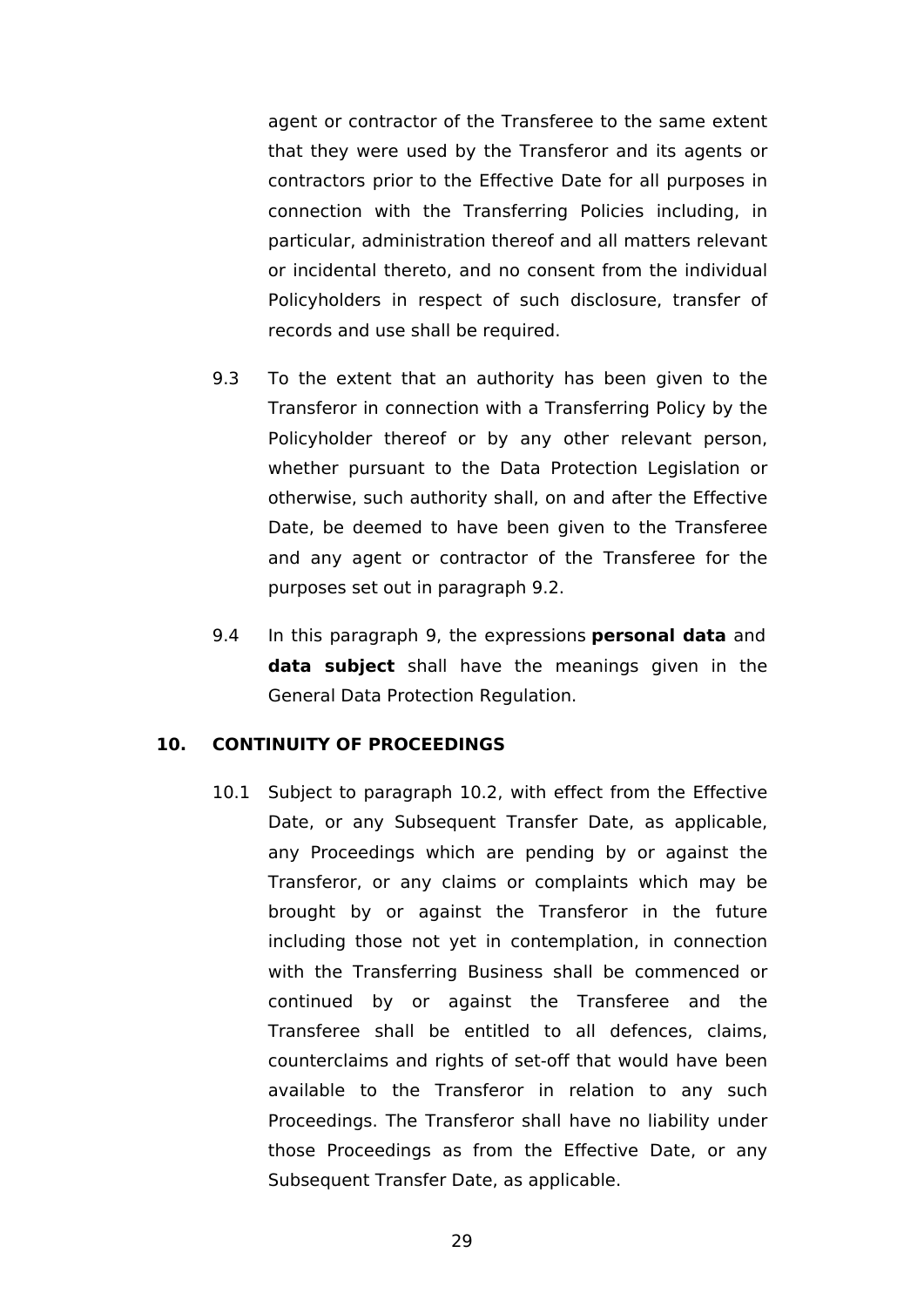- <span id="page-35-0"></span>10.2 Every Transferring Policyholder, with effect from the Effective Date, or any Subsequent Transfer Date as applicable, who has commenced any Proceedings against the Transferor, will continue such Proceedings against the Transferee, and shall be entitled to all defences, claims, counterclaims and rights of set-off that would have been available to such Transferring Policyholder against the Transferor in relation to any such Proceedings.
- 10.3 The Transferee in its absolute discretion, may determine after the Effective Date or the Subsequent Transfer Date, as applicable, to:
	- 10.3.1continue any such Proceedings relating to the Transferring Business that have been brought by the Transferor;
	- 10.3.2discontinue any such Proceedings relating to the Transferring Business that have been brought by the Transferor; or
	- 10.3.3settle any such Proceedings relating to the Transferring Business that have been brought against the Transferor.
- 10.4 Any judgment, settlement, order or award (or relevant part thereof) obtained by or against the Transferor whether before or after the Effective Date to the extent that it relates to any part of the Transferring Business, the Transferring Policies, the Transferring Assets, the Transferring Liabilities, the Residual Assets or the Residual Liabilities and which is not fully satisfied before the Effective Date or, as the case may be, the applicable Subsequent Transfer Date, shall, on that date and to the extent to which it was enforceable by or against immediately prior to such date (or, if later, the date on which the judgment, settlement, order or award is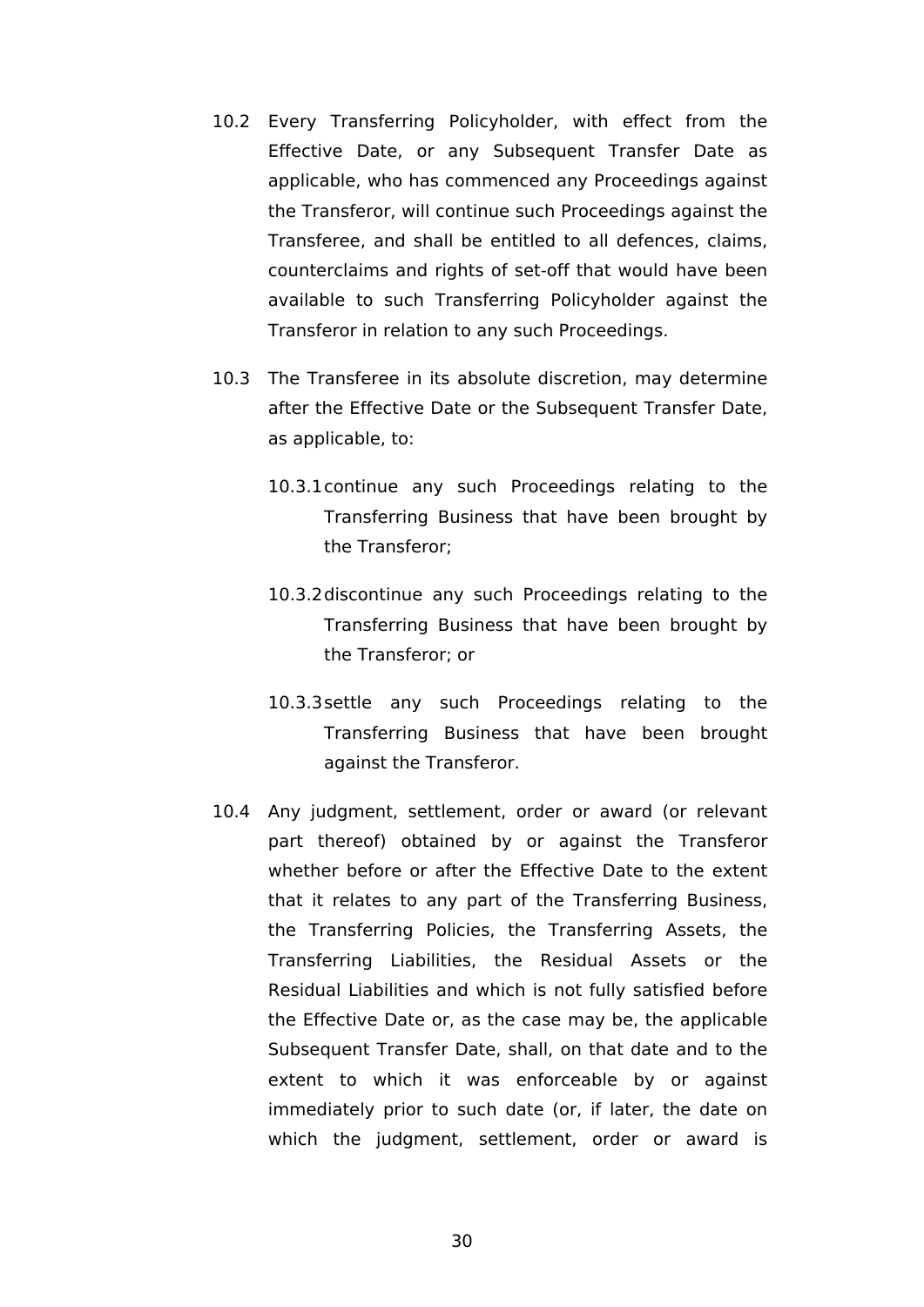obtained), become enforceable by or against the Transferee (to the exclusion of the Transferor).

10.5 All documents which would before the Effective Date have been evidence in respect of any matter for or against the Transferor shall on and from the Effective Date be evidence in respect of the same matter for or against the Transferee.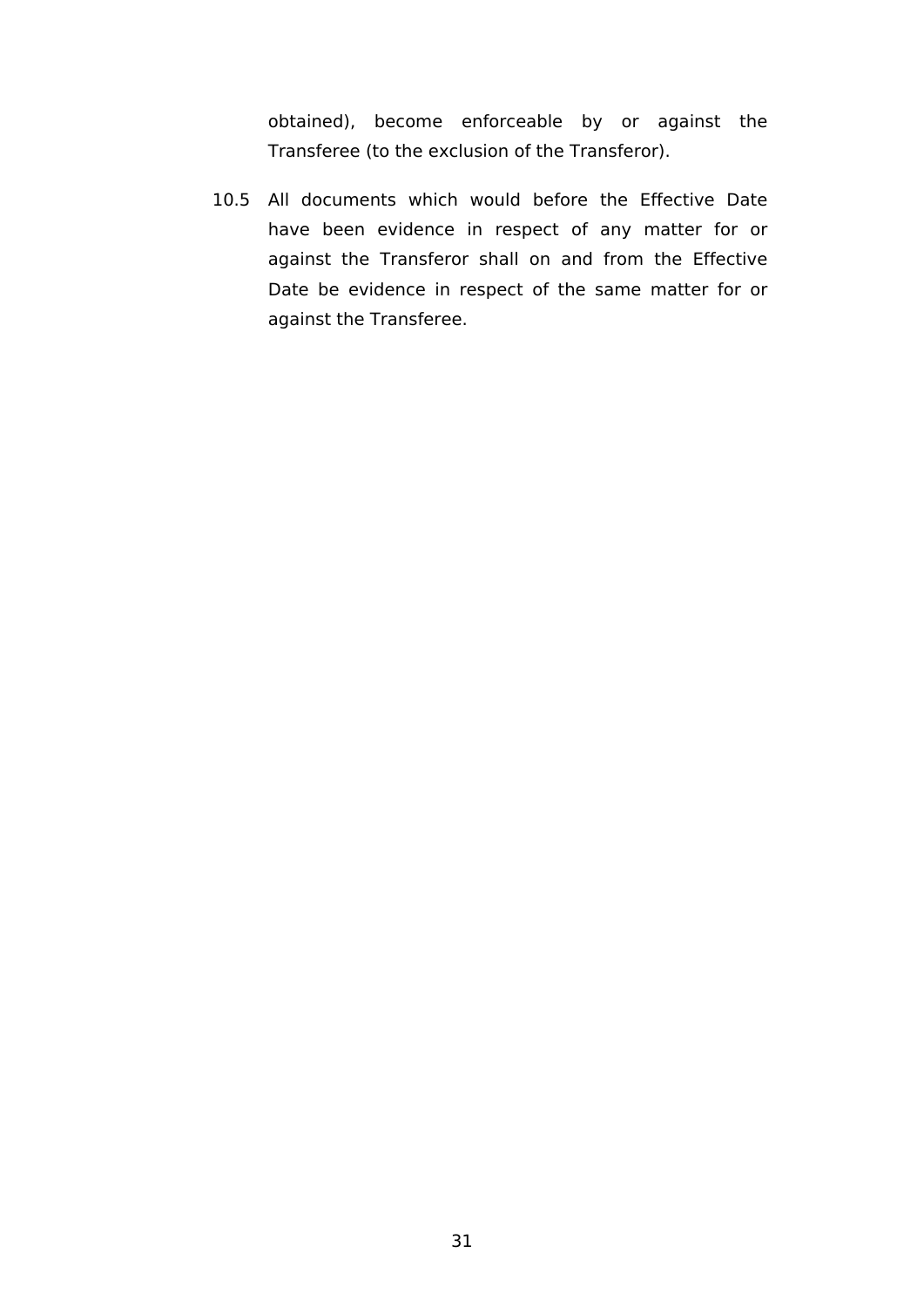### **PART D: GENERAL PROVISIONS**

## <span id="page-37-0"></span>**11. EFFECTIVE DATE**

- 11.1 Subject to the Court having made the Order sanctioning the Scheme, this Scheme shall become effective at 23:59 on 2 July 2021 or such other time and date as may be specified in the Order, or such later date and time as the Transferee and the Transferor may agree in writing.
- 11.2 Unless this Scheme shall become effective on or before 23:59 on 2 July 2021, or such later date and time as the Transferee and the Transferor may agree in writing, this Scheme shall lapse.

## <span id="page-37-1"></span>**12. COSTS AND EXPENSES**

All costs and expenses relating to the preparation and effecting of the Scheme and application for the sanction of the Scheme, including the costs of the PRA, FCA, Independent Expert and counsel shall be borne by the Transferee.

## <span id="page-37-2"></span>**13. MODIFICATIONS OR ADDITIONS**

- <span id="page-37-5"></span>13.1 The Transferor and the Transferee may consent to any amendment, modification or addition to this Scheme which the Court may approve prior to the sanction of this Scheme.
- <span id="page-37-6"></span><span id="page-37-4"></span><span id="page-37-3"></span>13.2 After the Effective Date, the Transferee may vary or amend the terms of this Scheme with the consent of the Court, provided that in any such case:
	- 13.2.1the PRA and FCA have been notified of the proposed amendment and have not objected thereto within 42 days of such notification;
	- 13.2.2the Independent Expert has certified that, in his opinion, the proposed amendment will not materially adversely affect the interests of the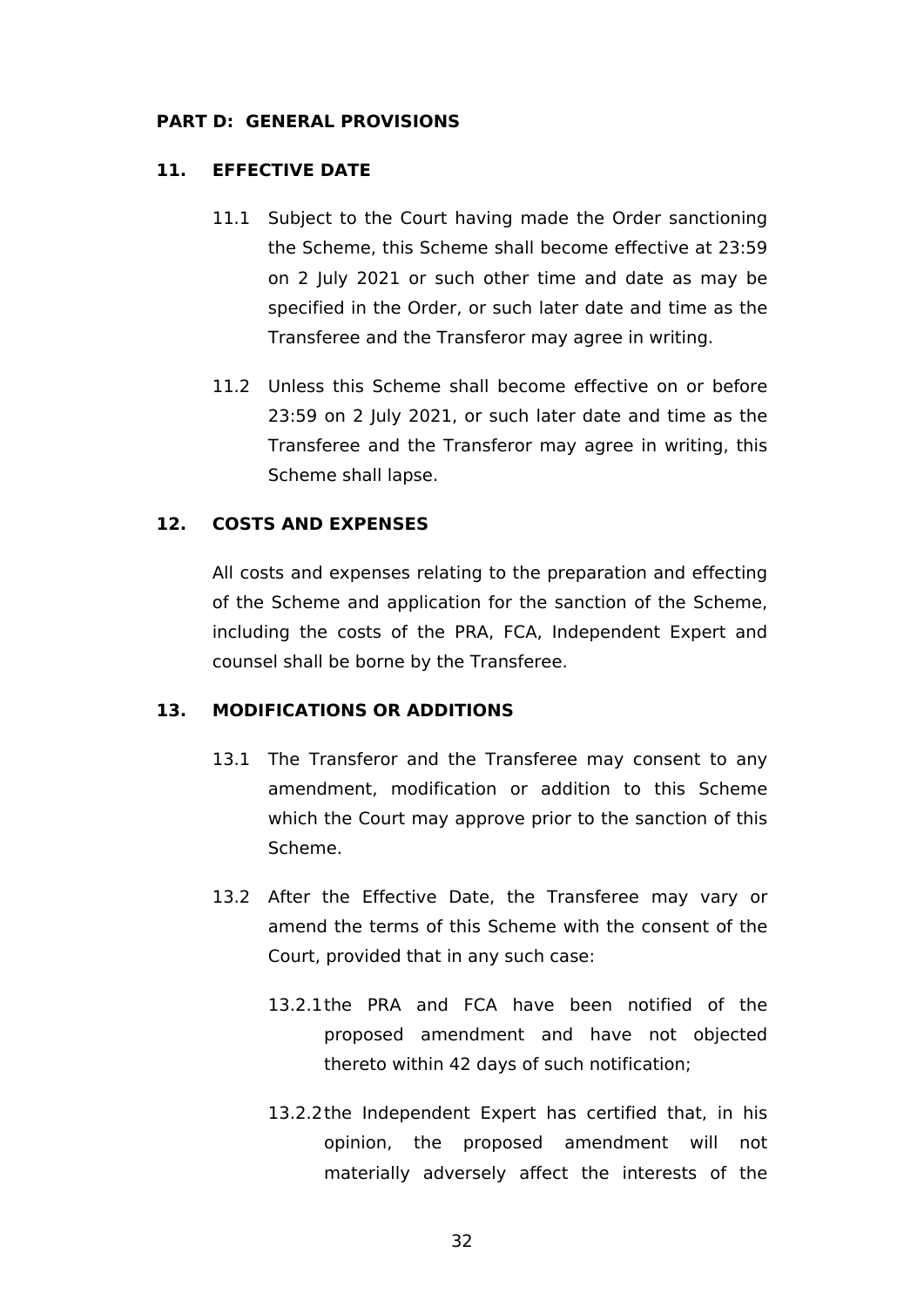Policyholders affected by the proposed amendment; and

13.2.3to the extent any such variation affects any right, obligation or interest of the Transferor, the Transferor has consented thereto.

If such consent is granted, the Transferee may amend the terms of this Scheme in accordance with such consent.

- <span id="page-38-0"></span>13.3 Following the Effective Date, the Transferor may, with the consent of the Court, vary or amend the terms of this Scheme provided that such variation or amendment relates solely to Residual Policies, Residual Assets, Residual Liabilities, or any rights or obligations of the Transferor under this Scheme, provided that in each such case:
	- 13.3.1the steps in paragraph [13.2.1](#page-37-3) and [13.2.2](#page-37-4) have been taken; and
	- 13.3.2to the extent any such variation affects any right, obligation or interest of the Transferee, the Transferee has consented thereto.

If such consent is granted, the Transferor may amend the terms of the Scheme in accordance with such consent.

13.4 Paragraphs [13.1,](#page-37-5) [13.2](#page-37-6) and [13.3](#page-38-0) shall not apply, and the consent of the Court shall not be required, in relation to minor and/or technical amendments to the terms of the Scheme (including amendments to correct manifest errors) that are agreed in writing by the Transferee and the Transferor, provided that PRA and FCA have been notified of the proposed amendment and have not objected thereto within 42 days of such notification.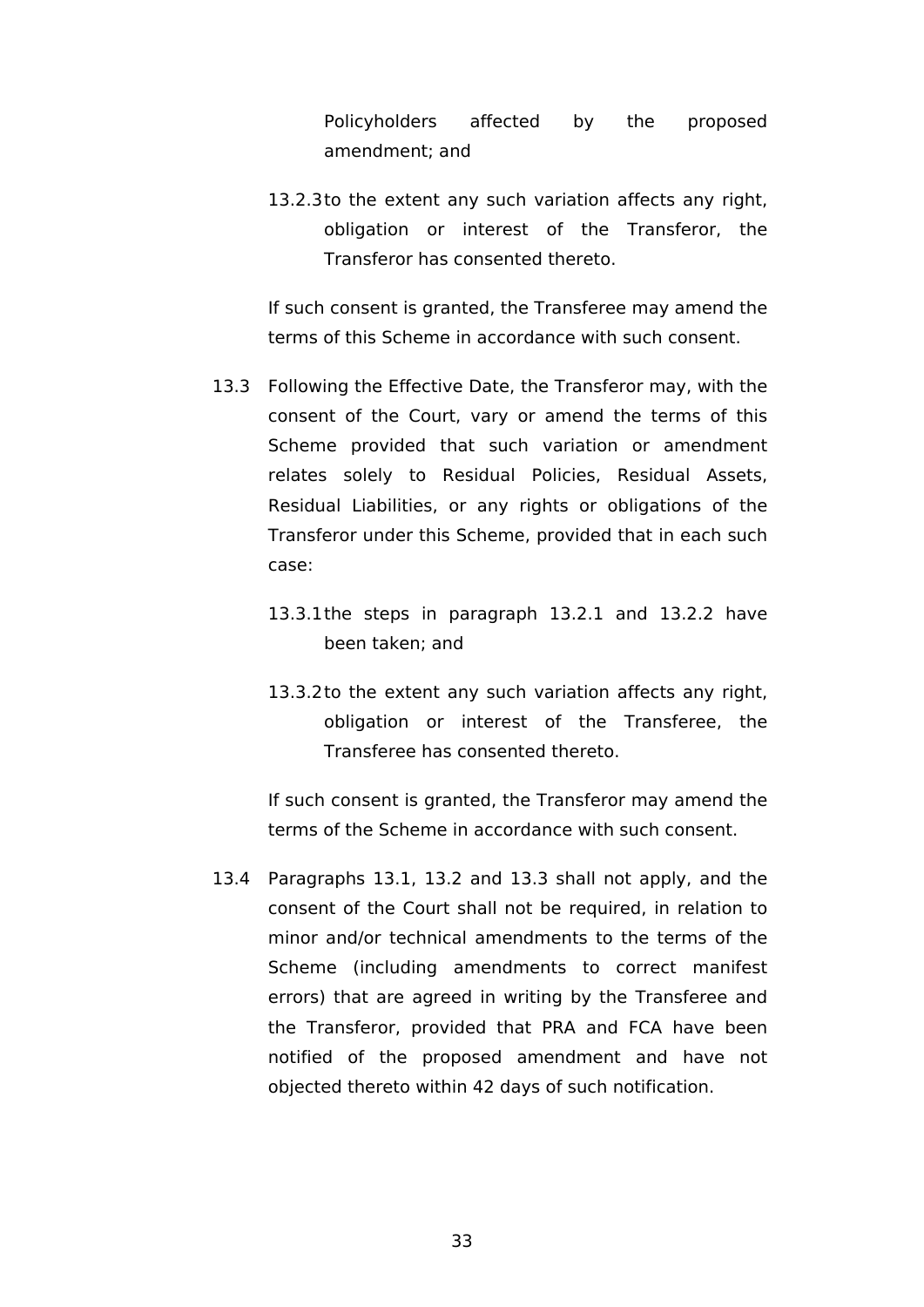## <span id="page-39-0"></span>**14. THIRD PARTY RIGHTS**

A person who is not party to the Scheme may not enforce any term of the Scheme pursuant to the Contracts (Rights of Third Parties) Act 1999.

## <span id="page-39-1"></span>**15. SUCCESSORS AND ASSIGNS**

This Scheme will bind and enure to the benefit of the successors and assigns of each of the Transferor and the Transferee.

## <span id="page-39-2"></span>**16. GOVERNING LAW**

This Scheme shall be governed by and construed in accordance with English law and the English courts will have exclusive jurisdiction in connection with all disputes and differences arising out of, under or in connection with this Scheme.

Dated 25 June 2021